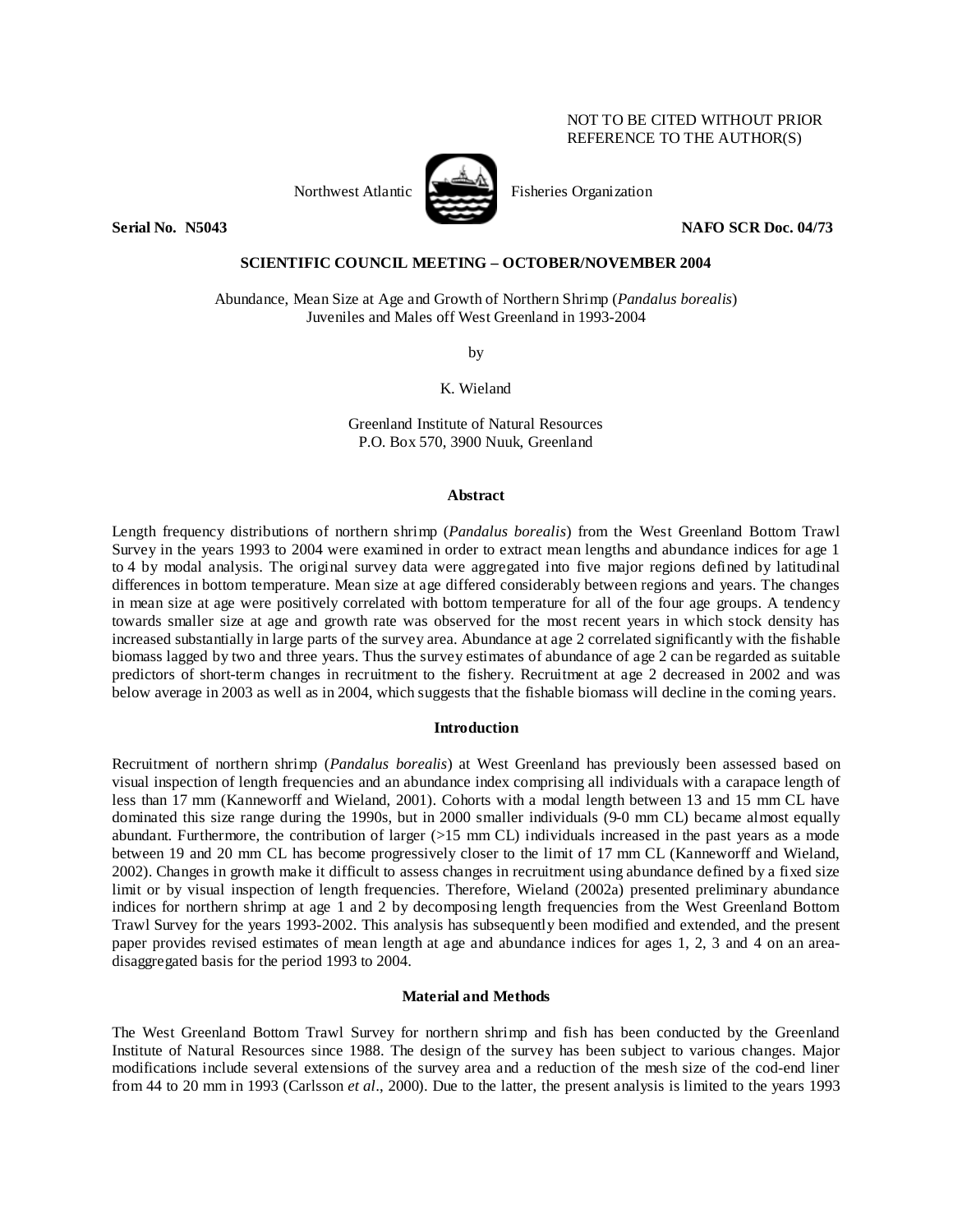and thereafter. The survey design, fishing practice and procedure for sample analysis is described in Wieland *et al.* (2004).

Swept area estimates of northern shrimp abundance by 0.5 mm carapace length (CL) interval from the original survey strata at depths between 150 and 600 m were aggregated according to five regions (Fig. 1). The regions were defined mainly based on latitudinal gradients of bottom temperature for which pronounced differences in the survey area have been observed in particular in the past years (Fig. 2). The bottom temperatures were measured on trawl sites with a Seabird CTD in 1991-1994 and since 1995 along the trawl tracks in intervals of 30 to 60s with Seamon data storage sensors mounted on one of the trawl doors (Wieland *et al.*, 2004). Average bottom temperatures at the sampling sites were then used to calculate mean bottom temperatures weighted by stratum area for the five regions.

Modal analysis of the regional length frequencies for juveniles and males were conducted using the MIX 3.1A software (MacDonald and Pitcher, 1979; MacDonald and Green, 1988; release 3.1A by Ichthus Data Systems in 1993). No smoothing of the length frequency histograms was applied prior to the analysis. Initial estimates of the modes and the number of age groups to be considered were obtained by visual inspection of the length frequencies. The maximum recognized age in these length frequencies varied between years and regions (Table 1) reflecting differences in the length and age at sex transition (Wieland, 2004). A constant coefficient of variation for length at age was used in the MIX analysis during a first run. However, because the first age group was not well represented in many of the samples, a part of the larger males had already changed sex and differences in growth between cohorts were likely, varying coefficients of variation were used in another run. This gave almost more realistic results. In some cases, the mean length of a specific age group was fixed in the MIX analysis, and these values were discarded from further evaluation of length at age and growth.

Two of the five regions, in which differences in average bottom temperature related to bathymetry were observed in most of the years (Wieland and Kanneworff, 2002), were divided into a shallow (150-300 m) and a deep (300- 600 m) part. Modal analyses were carried out for the two depth intervals separately and, for subsequent analysis, mean lengths at age for these two regions were calculated weighted by abundance of the specific age group in the respective depth range.

Spearman rank correlation analysis, which avoids the assumption of linearity and which is robust against outliers (Sokal and Rohlf, 1995), was applied to study the potential effect of bottom temperature on length at age. Averages of annual mean bottom temperatures, which included the current year as well as one, two, three and four preceded years were used for age 1, 2, 3 and 4, respectively, in order to cover the period from the year of settling until the year in which they were caught. Spearman rank correlation analysis was also used to analyse possible relationships between growth rate and stock density, and Pearson product moment correlation analysis, which assumes a linear relationship (Sokal and Rohlf, 1995), was carried out additionally for one of the survey regions in which high stock densities were observed in the past years.

## **Results**

## *Mean size and growth*

Length frequencies of northern shrimp (juveniles and males) by region and year with fitted Gaussian components for age 1, 2, 3, 4 and 5+ are shown in Fig. 3 to 14. Further results of the modal analysis, i.e. mean length, its standard deviation and the corresponding coefficient of variation, are listed in Tables 2 to 5 for the different age groups.

The Gaussian components fitted the observed distribution in the size range of the different age groups reasonably well in almost all years and regions. However, difficulties occurred in the analysis for the 1-group in region 1 in some years and for both, the 1- and the 2-group in region 5 in most of the years. In both cases the encountered problems were due to low abundance of individuals in the corresponding size range.

Annual differences in the mean length at age between the five regions were as large as 3.7 mm CL for age 1, 3.3 mm CL for age 2, 3.9 mm CL for age 3 and 4.1 mm CL for age 4. The coefficients of variation corresponding to the estimates of mean length at age were about 0.09 for age 1 and 2 and about 0.06 for age 3 and age 4 on average.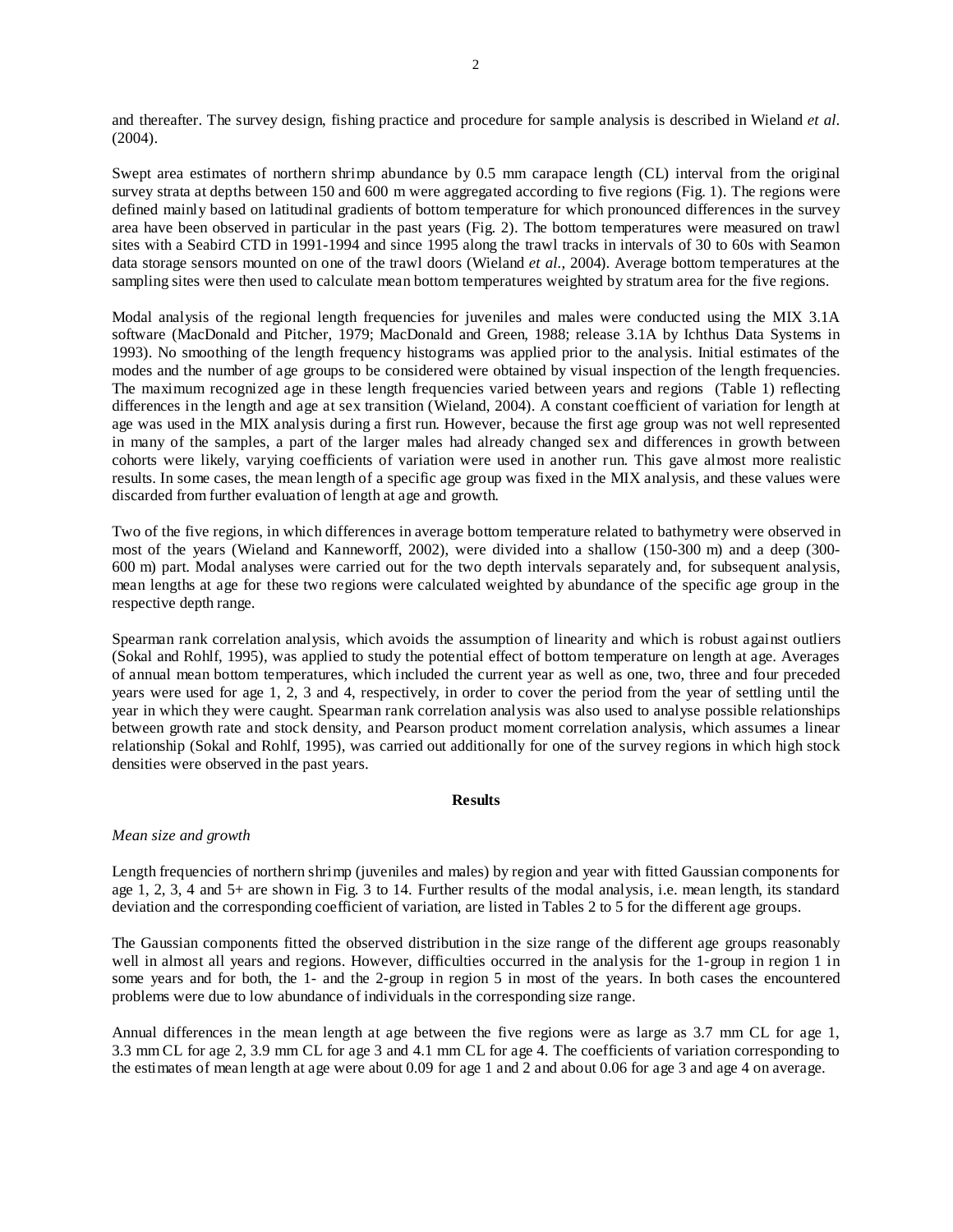In general, mean length at age was lower in the north than in the south. In all regions mean length at age increased during the second half of the 1990s but decreased again in the most recent years (Tables 2-5). Spearman rank correlation coefficients indicated a highly significant effect of bottom temperature for all of the four age groups considered (Fig. 15). However, a considerable variation in length at age without a corresponding change in bottom temperature was found for all ages in regions 2, 3 and 4 as well as for age 1, 3 and 4 in region 5 for the most recent years, and it is noteworthy that length at age 2, 3 and 4 did not increase further when temperature exceeded approximately 3°C.

Despite a high variability of length increments from age 1 to age 2 for all year-classes (1992-2003), a continuous decrease in growth was found in region 2 for all years after 1998 (Fig. 16). Growth rates varied considerably also for age 2 (year-classes 1991-2002) and age 3 (year-classes 1990-2001), but a consistent trend towards slower growth was detected in almost all regions since the late-1990s when temperature was stable at a relative high level. Spearman rank correlation coefficients indicate that the decline in growth rate is significantly related to an increase in stock density with all regions and years included only for age 1. In region 2, however, significant linear correlations were observed for age 1 and age 2 in the past years at stock densities above 4.5  $g/m^2$  (Fig. 16).

#### *Abundance indices*

High abundance of age 1 was regularly observed in region 4 (offshore between 61°45' and 65°45'N) and since 1997 also in regions 2 (Disko Bay/Vaigat) and 3 (offshore between 65°45' and 69°30'N) while the contributions from regions 1 (offshore north from 69°30'N) and 5 (offshore south from 61°45'N) to the total abundance for the entire survey area were negligible in almost all years (Fig. 17). Total abundance of age 1 was exceptional high in 2000 whereas the 2004 value amounts only to about 15% of the average of the time series.

At age 2, northern shrimp was found in regions 3 and 4 in all years and since 1996 with considerable numbers also in region 2 (Fig. 17). It is worth to note that region 2, which accounts only for about 7% of the total survey area, contributed between 30 and 44% to the total abundance of this age group in the period 1997 to 2002. In addition, the 2-group was fairly abundant in region 1 in the years 1999 to 2001, 2003 and 2004 whereas it was nearly absent in region 5 throughout the entire time series. Total abundance of age 2 has increased since 1997 to the highest value on record in 2001, decreased in 2002 and 2003 and was 13% below average in 2004.

Age groups 3 and 4 occurred regularly in regions 2, 3 and 4, and in most of the years also in region 5, but were found in region 1 with increasing quantities first in the last four years (Fig. 17). Total abundance of age 3 and age 4 was highest in 2002 and 2003, respectively, and the 2004 values are still considerably above average.

Relative year-class strength as measured at ages 1, 2, 3 and 4 can well be identified in the time series of the abundance indices (Fig. 17), except for the 1994 and the 2000 year-class, which appeared rather small at age 1. It is further remarkable, that the 1994 year-class was weaker at age 3 than expected from the age 2 abundance index in 1996. Nonetheless, abundance at age 2 was significantly correlated with abundance at age 1 a year before and with abundance at age 3 in the following year and even a closer correlation was found between year-class strength measured at age 3 and 4 (Fig. 17).

## *Recruitment at age 2 and fishable biomass in subsequent years*

The abundance indices for age 2 showed significant correlations with the fishable biomass (all shrimp >17 mm CL) two and three years later (Fig. 18). Other time lags, i.e. one and four years, did not yield such significant results. The relationship obtained for a lag of three years suggests a decrease of fishable biomass from its record high level of about 582000 t in 2004 to approximately 410 000 tons in 2005, 305 000 tons in 2006 and 320 000 tons in 2007, but the large confidence and prediction intervals of the linear regression indicate that these estimates are attributed with a high uncertainty.

#### **Discussion**

Length frequency distributions of northern shrimp from a stratified-random survey were aggregated into five regions, which were defined by differences in mean bottom temperature. The regional length frequencies allowed the extraction of mean size and abundance for ages 1 to 4 by modal analysis with the aid of MIX (MacDonald and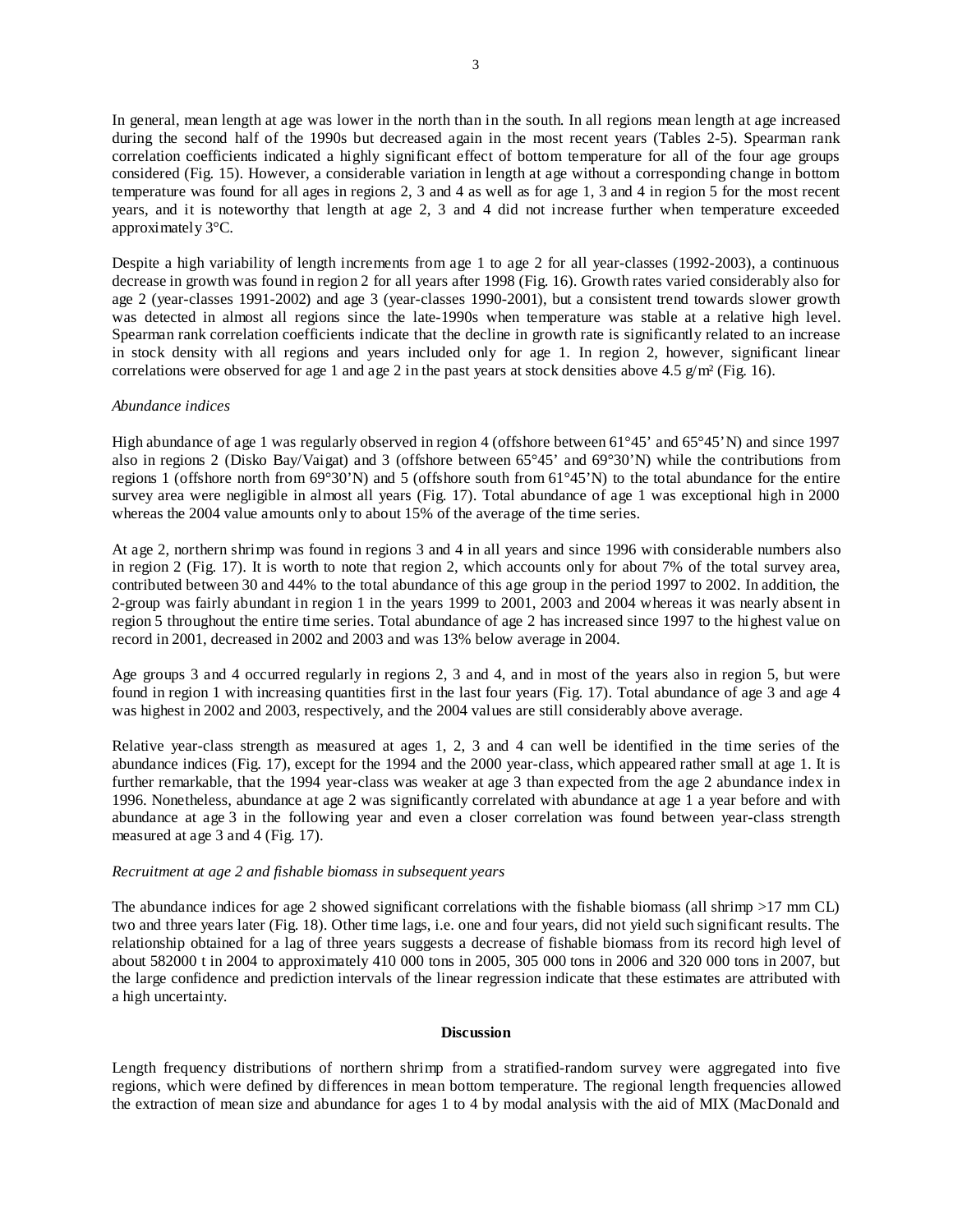Green, 1988). In general, reasonable fits of Gaussian components were obtained. Some uncertainties concerning the interpretation of the length frequencies remain, but these are limited to regions and years with low numbers of individuals in the corresponding size range and thus their effect on the estimates of total abundance in the survey area can be regarded as small.

Mean lengths at age 1, 2, 3 and 4 were significantly correlated with bottom temperature, which supports the option used in the modal analysis rejecting constant coefficients of variation for different cohorts. The duration of the eggbearing period, which amounts to about 8 to 9 months in West Greenland waters (Horsted and Smidt, 1956), is inversely related with temperature (Bergström, 2000). The increase in mean size in the initial years when the temperature changed to relative warm conditions may thus have been a result of earlier larval hatch and a longer feeding period during the first year of life. But in the most recent years in which temperature was almost stable at a relative high level, a decrease in mean length at age and a tendency towards lower growth rates was observed. This was likely related to an increase in stock density and the decrease in size at age and growth was most pronounced in those parts of the survey area in which the highest densities have been recorded. The results on the effect on temperature and stock density on size at age and growth, however, should be regarded as preliminary due some uncertainty in the modal analysis mentioned above. The length frequencies for the Disko Bay/Vaigat area appear to be most promising for further analysis, e.g. concerning spatial heterogeneity within that region. Furthermore, an extension of the analysis, which includes the female stages, may provide results on temperature and densitydependent effects for a detailed comparison with findings for other shrimp stocks.

The abundance indices for age 1 were, on average, about 50% below those for age 2, and the relation of year-class strength measured at these two ages showed a considerable variability. Low and varying catchability of the 1-group can be regarded as responsible for this. Processes involved include mesh size selection of the trawl, which appears to be most important for individuals with a carapace length less than 11 mm (Wieland, 2002b), escapement of juveniles beneath the footrope (Nilssen *et al.*, 1986) and immigration from settling areas located at depths shallower than 200 m which are less intensively covered by the survey (Wieland and Carlson, 2001). These processes are sizedependent and are thus subject to the observed change in growth. Hence, the abundance indices as well as the mean lengths and consequently the growth rates for the 1-group as presented in this study should be treated with much caution.

Year-class strength estimated at age 2 amounted to about 75% of the values obtained for age 3 a year later and the two abundance indices corresponded closely in general. This makes it likely that the assumption of constant catchability is met although the 2-group is not fully retained in the survey trawl and a decrease of its mean size was observed in the past years. Hence, the age 2 abundance indices can be regarded as suitable to assess changes in the recruitment to the exploitable stock.

The time lag of two and three years in the correlation between recruitment at age 2 and fishable biomass is reasonable considering that the main contribution comes from individuals in the size range of age 4 and 5 (Wieland *et al.*, 2004). Although the relationships between recruitment at age 2 and fishable biomass two and three years later were significant, it must be kept in mind that the predictions for coming years are only valid if the overall effect from the underlying processes like growth, natural mortality (e.g. predation by cod) and removal by the fishery relative to stock size (exploitation rate) do not change.

#### **References**

BERGSTRØM, B. I. 2000. The biology of *Pandalus*. *Advances in Marine Biology*, **38**: 56-245.

- CARLSSON, D, O. FOLMER, P. KANNEWORFF, M. KINGSLEY, and M. PENNINGTON. 2000. Improving the West Greenland Trawl Survey for shrimp (*Pandalus borealis*). *J. Northw. Atl. Fish. Sci*., **27**: 151-160.
- HORSTED, S.A. and E. SMIDT, 1956. The deep sea prawn (*Pandalus borealis* Kr) in Greenland waters. *Medd. Danm. Fisk. Havunders. N.S*., Vol. **I**(11), 118 p.
- KANNEWORFF, P., and K. WIELAND. 2001. Stratified-random trawl survey for northern shrimp (*Pandalus borealis*) in NAFO Subareas 0+1 in 2001. *NAFO SCR Doc*., No. 175, Serial No. N4520, 23 p.
- KANNEWORFF, P., and K. WIELAND. 2002. Stratified-random trawl survey for northern shrimp (*Pandalus borealis*) in NAFO Subareas 0+1 in 2002. *NAFO SCR Doc*., No. 148, Serial No. N4777, 25 p.
- MACDONALD, P. D. M., and T. J. PITCHER. 1979. Age-groups from size-frequency data: A versatile and efficient method of analysing distribution mixtures. *J. Fish. Res. Board Can*., **36**: 987-1001.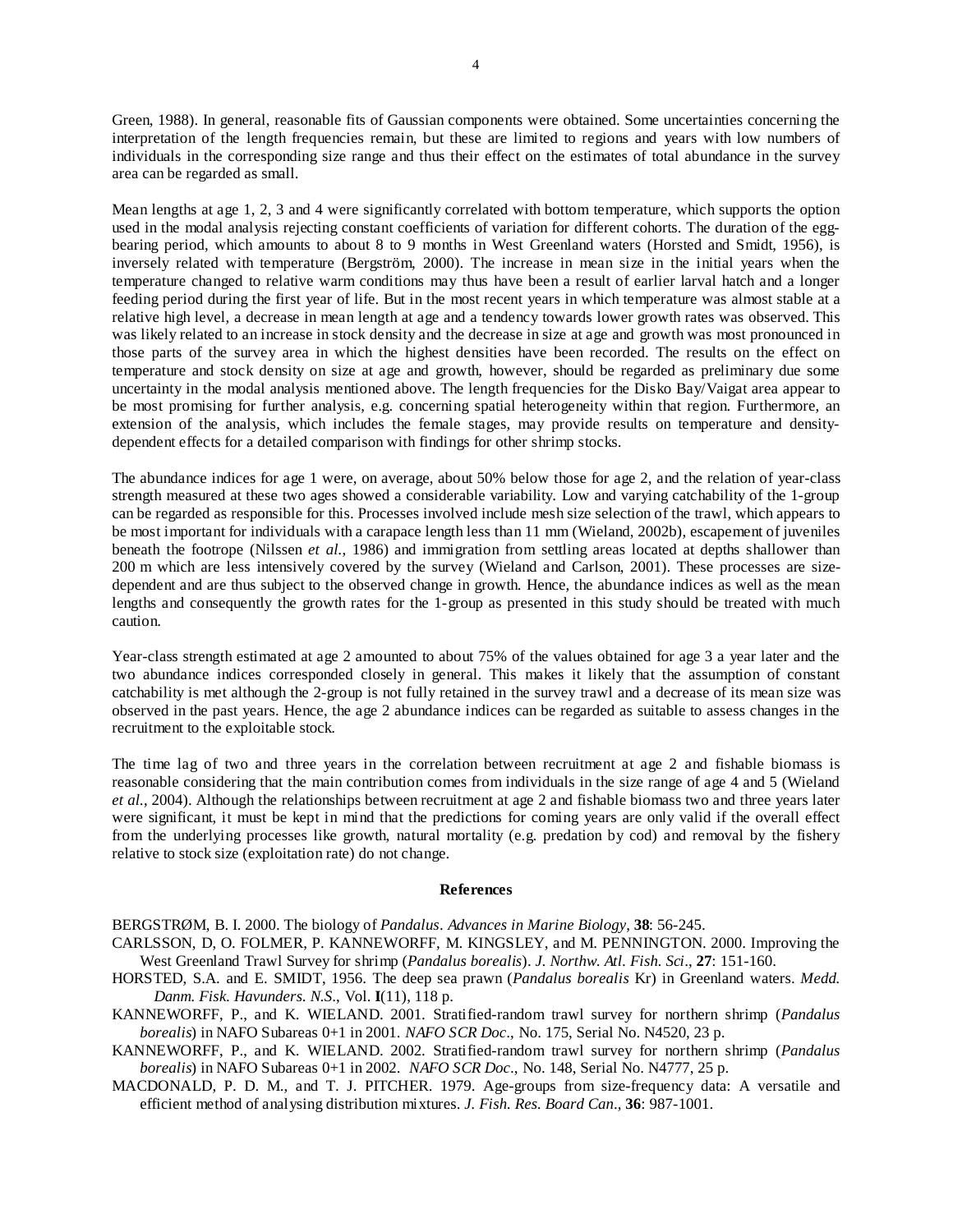MACDONALD, P. D. M., and P. E. J. GREEN. 1988. User's guide to program MIX: an interactive program for fitting mixtures of distributions. Release 2.3, January 1988. Ichthus Data Systems, Hamilton, Ontario, 60 p.

- NILSSEN, E. M., R. B. LARSSEN, and C. C. HOPKINS. 1986. Catch and size-selection of *Pandalus borealis* in a bottom trawl and implications for population dynamics analyses. *ICES C.,M. Doc*., No. 1986/K:4.
- SOKAL, R. R., and F. J. ROHLF. 1995. Biometry The principles and practice of statistics in biological research.  $3<sup>rd</sup>$  edition. W.H. Freeman and Company, New York, 887 p.
- WIELAND, K. 2002a. Abundance indices for juvenile (age 1 and 2) Northern shrimp (*Pandalus borealis*) off West Greenland (NAFO Subareas 0+1), 1993-2002. *NAFO SCR Doc*., No. 146, Serial No. N4775, 20 p.
- WIELAND, K. 2002b. The use of fine-meshed bags for sampling juvenile Northern shrimp (*Pandalus borealis*) in the West Greenland Bottom Trawl Survey. *NAFO SCR Doc*., No. 145, Serial No. N4774, 11 p.
- WIELAND, K. 2004. Length at sex transition in northern shrimp (*Pandalus borealis*) off West Greenland in relation to changes in temperature and stock size. *Fish. Res.*, 69: 49-56.
- WIELAND, K., and D. M. CARLSSON, 2001. Geographical distribution and mean size of different life stages of northern shrimp (*Pandalus borealis*) off West Greenland. *NAFO SCR Doc*., No. 178, Serial No. N4567, 15 p.
- WIELAND, K., and P. KANNEWORFF. 2002. Bottom temperature on West Greenland shrimp fishing grounds in 1993-2002. *NAFO SCR Doc*., No. 162, Serial No. N4791, 5 p.
- WIELAND, K., P. KANNEWORFF, and B. BERGSTRÖM. 2004. Results of the Greenland Bottom Trawl Survey for Northern shrimp (*Pandalus borealis*) off West Greenland (NAFO Subarea 1 and Division 0A), 1988-2004. *NAFO SCR Doc*., No. 72, Serial No. N5042, 31 p.

|      |         |         |           | Region  |           |         |         |
|------|---------|---------|-----------|---------|-----------|---------|---------|
| Year |         | 2       | 3 shallow | 3 deep  | 4 shallow | 4 deep  | 5       |
| 1993 | $1 - 6$ | $1 - 6$ | $1 - 6$   | $1 - 6$ | $1 - 5$   | $1 - 5$ | $1 - 5$ |
| 1994 | $2 - 6$ | $1 - 5$ | $1 - 5$   | $1 - 5$ | $2 - 5$   | $1 - 5$ | $1 - 5$ |
| 1995 | $1 - 6$ | $1 - 5$ | $1 - 5$   | $1 - 5$ | $1 - 5$   | $1 - 4$ | $1 - 5$ |
| 1996 | $2 - 6$ | $1 - 6$ | $2 - 6$   | $1 - 4$ | $1 - 4$   | $1 - 4$ | $2 - 5$ |
| 1997 | $2 - 6$ | $1 - 5$ | $1 - 5$   | $1 - 5$ | $1 - 5$   | $1 - 5$ | $2 - 5$ |
| 1998 | $1 - 6$ | $1 - 5$ | $1 - 4$   | $1 - 5$ | $1 - 5$   | $1 - 5$ | $1 - 5$ |
| 1999 | $1 - 5$ | $1 - 5$ | $1 - 5$   | $1 - 5$ | $1 - 5$   | $1 - 5$ | $1 - 4$ |
| 2000 | 1 - 5   | $1 - 4$ | $1 - 4$   | $1 - 4$ | $1 - 4$   | $1 - 5$ | $1 - 4$ |
| 2001 | $1 - 6$ | $1 - 4$ | $1 - 4$   | $1 - 4$ | $1 - 4$   | $1 - 5$ | $1 - 5$ |
| 2002 | $2 - 5$ | $1 - 5$ | $1 - 4$   | $1 - 4$ | $1 - 4$   | $1 - 4$ | $1 - 4$ |
| 2003 | $1 - 5$ | $1 - 5$ | $1 - 5$   | 1 - 5   | $1 - 5$   | $1 - 4$ | $1 - 5$ |
| 2004 | $2 - 5$ | $1 - 5$ | $1 - 5$   | $1 - 5$ | $1 - 5$   | $1 - 5$ | $1 - 5$ |

Table 1. Age groups considered in the MIX analysis of length frequencies of northern shrimp males and juveniles off West Greenland 1993-2004 (regions 1, 2 and 5: 150-600 m; regions 3 and 4 shallow: 150-300m, deep: 300-600 m).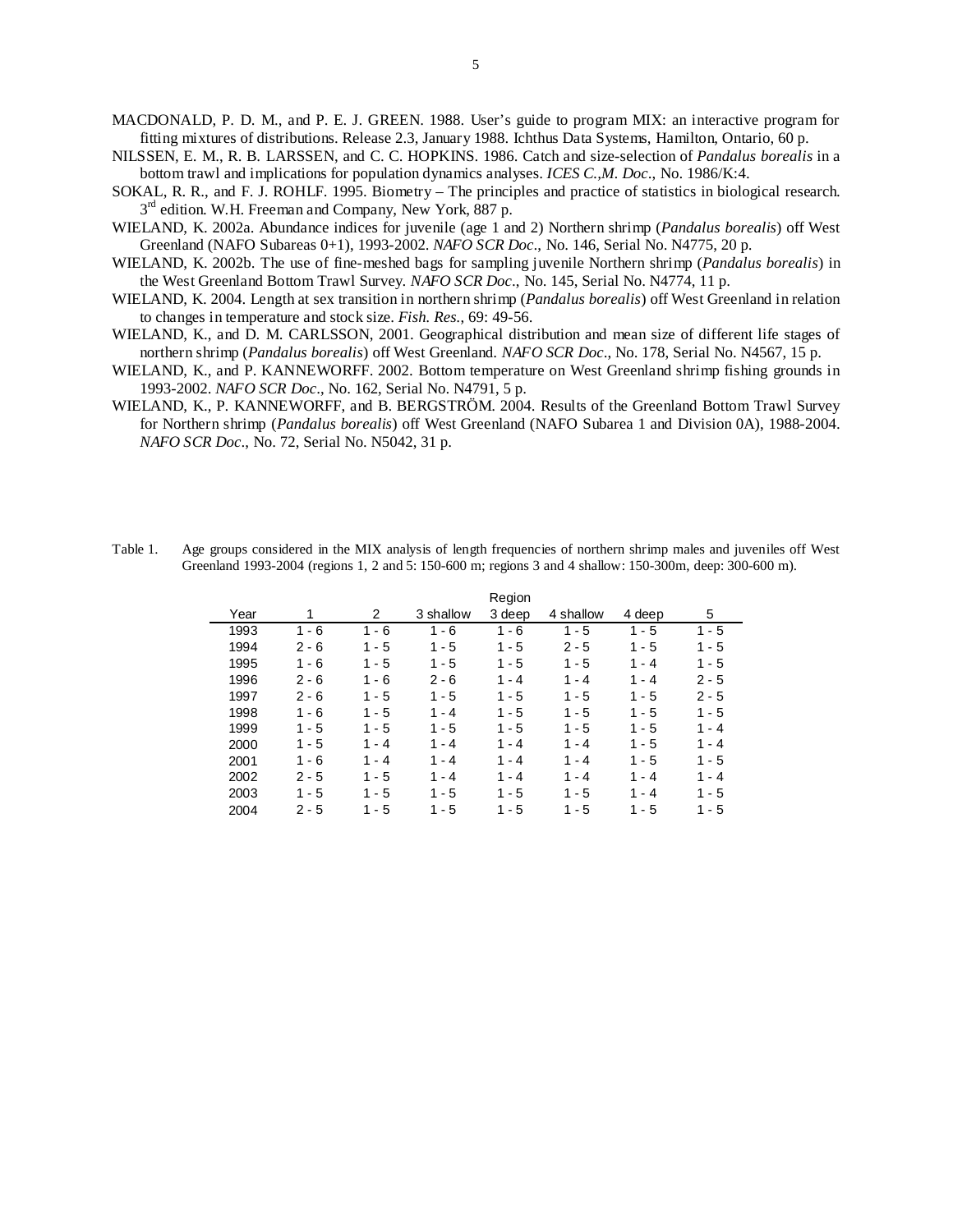|      |       |                |           | Region |                |        |        |
|------|-------|----------------|-----------|--------|----------------|--------|--------|
| Year | 1     | $\overline{2}$ | 3 shallow | 3 deep | 4 shallow      | 4 deep | 5      |
| 1993 | (7.5) | (8.0)          | 8.0       | 8.5    | 10.6           | 9.4    | (11.5) |
| 1994 | -     | 7.8            | 7.8       | (8.0)  | $\blacksquare$ | 8.8    | (11.5) |
| 1995 | (8.8) | 8.4            | 8.3       | 8.5    | 10.7           | 8.8    | (10.5) |
| 1996 | -     | (8.5)          | ۰         | (7.5)  | 9.0            | 9.1    |        |
| 1997 | -     | 8.5            | 9.1       | 8.9    | 10.2           | 8.7    |        |
| 1998 | 8.2   | 9.5            | 9.6       | 9.6    | 10.9           | 11.3   | 11.8   |
| 1999 | 9.2   | 10.2           | 9.3       | 9.2    | 10.3           | 11.6   | 11.8   |
| 2000 | 7.9   | 8.8            | 8.7       | 9.1    | 9.2            | (11.0) | 10.9   |
| 2001 | 8.4   | 8.8            | 7.6       | 8.0    | 8.7            | (8.5)  | 11.4   |
| 2002 | -     | 8.6            | 8.6       | 9.0    | 9.1            | 10.1   | 10.4   |
| 2003 | 6.7   | 8.1            | 8.2       | 7.7    | 8.8            | 9.8    | (10.5) |
| 2004 | -     | 7.8            | (9.5)     | 9.5    | 9.2            | (10.0) | 11.5   |

|      |        |        |           | Region |           |        |        |
|------|--------|--------|-----------|--------|-----------|--------|--------|
| Year | 1      | 2      | 3 shallow | 3 deep | 4 shallow | 4 deep | 5      |
| 1993 | (0.50) | (0.50) | 0.85      | 0.67   | 0.92      | 0.72   | (0.60) |
| 1994 |        | 0.48   | 0.48      | (0.80) |           | 0.84   | (0.55) |
| 1995 | (0.60) | 0.56   | 0.69      | 0.96   | 1.05      | 0.87   | (0.50) |
| 1996 | -      | (0.80) |           | (0.70) | 0.61      | 1.03   |        |
| 1997 | -      | 0.73   | 0.98      | 0.71   | 1.19      | 0.88   | -      |
| 1998 | 0.85   | 0.81   | 0.88      | 0.90   | 1.14      | 1.15   | 0.85   |
| 1999 | 0.78   | 1.11   | 0.87      | 0.81   | 1.27      | 0.72   | 0.83   |
| 2000 | 0.61   | 0.86   | 0.73      | 0.79   | 0.86      | (0.75) | 0.60   |
| 2001 | 0.74   | 1.00   | 0.85      | 0.94   | 1.12      | (0.70) | 0.56   |
| 2002 | -      | 0.74   | 0.66      | 0.81   | 0.88      | 1.17   | 0.82   |
| 2003 | 0.65   | 0.71   | 0.69      | 0.70   | 0.63      | 0.81   | (0.80) |
| 2004 | ۰      | 0.89   | (0.79)    | (0.90) | 0.85      | (0.60) |        |

|      |        |        |                          | Region |           |        |                |
|------|--------|--------|--------------------------|--------|-----------|--------|----------------|
| Year |        | 2      | 3 shallow                | 3 deep | 4 shallow | 4 deep | 5              |
| 1993 | (0.07) | (0.06) | 0.11                     | 0.08   | 0.09      | 0.08   | (0.05)         |
| 1994 |        | 0.06   | 0.06                     | (0.10) |           | 0.10   | (0.05)         |
| 1995 | (0.06) | 0.07   | 0.08                     | 0.11   | 0.10      | 0.10   | (0.05)         |
| 1996 | -      | (0.07) | $\overline{\phantom{a}}$ | (0.09) | 0.07      | 0.11   | -              |
| 1997 |        | 0.09   | 0.11                     | 0.08   | 0.12      | 0.10   | $\blacksquare$ |
| 1998 | 0.10   | 0.09   | 0.09                     | 0.09   | 0.11      | 0.10   | 0.07           |
| 1999 | 0.08   | 0.11   | 0.09                     | 0.09   | 0.12      | 0.06   | 0.07           |
| 2000 | 0.08   | 0.10   | 0.08                     | 0.09   | 0.09      | (0.07) | 0.05           |
| 2001 | 0.09   | 0.11   | 0.11                     | 0.12   | 0.13      | (0.08) | 0.05           |
| 2002 | -      | 0.09   | 0.08                     | 0.09   | 0.10      | 0.12   | 0.08           |
| 2003 | 0.10   | 0.09   | 0.08                     | 0.09   | 0.07      | 0.08   | (0.80)         |
| 2004 | -      | 0.11   | (0.08)                   | (0.09) | 0.09      | (0.06) | (0.80)         |
|      |        |        |                          |        |           |        |                |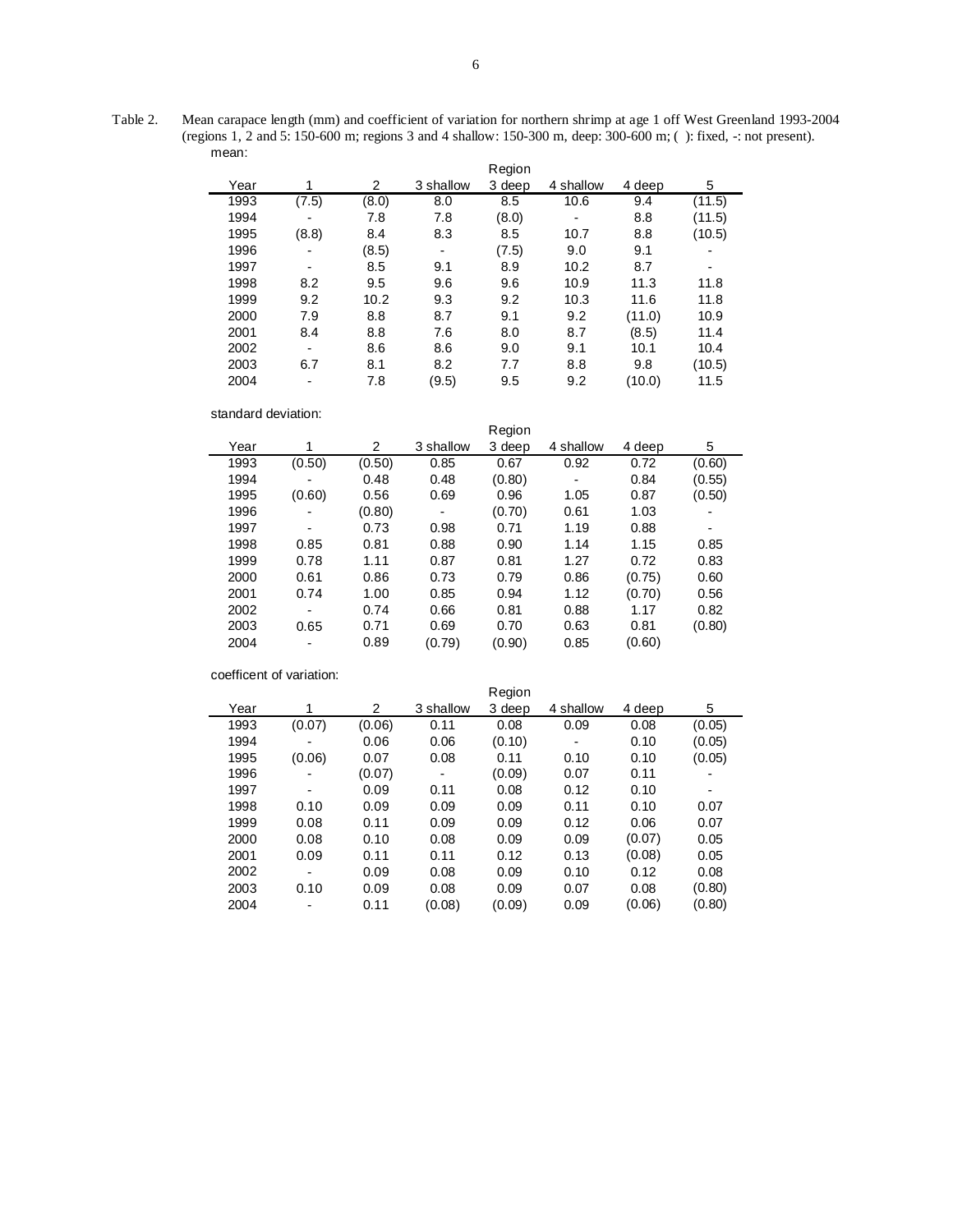Table 3. Mean carapace length (mm) coefficient of variation for northern shrimp at age 2 off West Greenland 1993-2004 (regions 1, 2 and 5: 150-600 m; regions 3 and 4 shallow: 150-300 m, deep: 300-600 m; ( ): fixed, -: not present).

| mean: |        |                |           |        |           |        |        |
|-------|--------|----------------|-----------|--------|-----------|--------|--------|
|       |        |                |           | Region |           |        |        |
| Year  | 1      | $\overline{2}$ | 3 shallow | 3 deep | 4 shallow | 4 deep | 5      |
| 1993  | 11.2   | 12.6           | 12.3      | 13.1   | 14.8      | 13.6   | (14.0) |
| 1994  | (11.5) | 11.6           | 12.3      | 13.1   | 14.7      | 13.8   |        |
| 1995  | 11.2   | 12.5           | 13.5      | 14.1   | 15.2      | 12.9   | (12.5) |
| 1996  | 11.9   | 13.0           | 14.2      | 13.9   | 13.9      | 14.6   | (14.0) |
| 1997  | 12.9   | 12.9           | 14.2      | 14.2   | 14.6      | 14.3   | (13.0) |
| 1998  | 12.5   | 13.9           | 14.0      | 14.8   | 15.6      | 16.2   | (15.0) |
| 1999  | 14.5   | 15.2           | 15.0      | 14.9   | 15.0      | 15.8   | (15.5) |
| 2000  | 13.9   | 14.9           | 14.8      | 14.9   | 14.8      | 15.9   | (13.0) |
| 2001  | 14.0   | 13.1           | 13.2      | 13.5   | 13.7      | (15.0) | (13.5) |
| 2002  | 13.1   | 12.6           | 12.8      | 12.7   | 14.8      | (15.0) | (13.5) |
| 2003  | 11.9   | 12.4           | 13.0      | 12.6   | 14.3      | 13.7   | (14.5) |
| 2004  | 12.0   | 11.6           | 12.3      | 13.0   | 14.2      | (15.5) | 15.1   |

|      |        |      |           | Region |           |        |        |
|------|--------|------|-----------|--------|-----------|--------|--------|
| Year | 1      | 2    | 3 shallow | 3 deep | 4 shallow | 4 deep | 5      |
| 1993 | 0.82   | 1.30 | 1.11      | 1.00   | 0.83      | 0.84   | (0.70) |
| 1994 | (0.70) | 1.10 | 1.17      | 1.15   | 0.99      | 1.64   |        |
| 1995 | 0.79   | 0.99 | 1.40      | 1.37   | 0.79      | 1.35   | (0.60) |
| 1996 | 0.80   | 1.05 | 1.05      | 1.19   | 1.64      | 1.39   | (0.70) |
| 1997 | 1.16   | 1.08 | 1.17      | 1.11   | 1.22      | 1.63   | (0.60) |
| 1998 | 1.51   | 1.36 | 1.07      | 1.65   | 1.01      | 1.10   | (0.80) |
| 1999 | 1.35   | 1.29 | 1.19      | 1.46   | 1.43      | 1.22   | (0.70) |
| 2000 | 1.50   | 1.34 | 1.19      | 1.43   | 1.50      | 1.09   | (0.90) |
| 2001 | 1.54   | 1.24 | 1.31      | 1.25   | 1.10      | (0.80) | (0.70) |
| 2002 | 1.30   | 1.12 | 1.30      | 1.41   | 1.45      | (0.80) | (0.65) |
| 2003 | 0.99   | 1.26 | 1.20      | 1.15   | 1.18      | 1.13   | (0.90) |
| 2004 | 1.09   | 1.00 | 1.06      | 1.30   | 1.27      | (0.70) | 0.65   |
|      |        |      |           |        |           |        |        |

|      |        |      |           | Region |           |        |        |
|------|--------|------|-----------|--------|-----------|--------|--------|
| Year | 1      | 2    | 3 shallow | 3 deep | 4 shallow | 4 deep | 5      |
| 1993 | 0.07   | 0.10 | 0.09      | 0.08   | 0.06      | 0.06   | (0.05) |
| 1994 | (0.06) | 0.09 | 0.09      | 0.09   | 0.07      | 0.12   |        |
| 1995 | 0.07   | 0.08 | 0.10      | 0.10   | 0.05      | 0.10   | (0.05) |
| 1996 | 0.07   | 0.08 | 0.07      | 0.09   | 0.12      | 0.09   | (0.05) |
| 1997 | 0.09   | 0.08 | 0.08      | 0.08   | 0.08      | 0.11   | (0.05) |
| 1998 | 0.12   | 0.10 | 0.08      | 0.11   | 0.06      | 0.07   | ۰      |
| 1999 | 0.09   | 0.08 | 0.08      | 0.10   | 0.10      | 0.08   | (0.05) |
| 2000 | 0.11   | 0.09 | 0.08      | 0.10   | 0.10      | 0.07   | (0.07) |
| 2001 | 0.11   | 0.09 | 0.10      | 0.09   | 0.08      | (0.05) | (0.05) |
| 2002 | 0.10   | 0.09 | 0.10      | 0.11   | 0.10      | (0.05) | (0.05) |
| 2003 | 0.08   | 0.10 | 0.09      | 0.09   | 0.08      | 0.08   | (0.08) |
| 2004 | 0.09   | 0.09 | 0.09      | 0.10   | 0.09      | (0.05) | 0.04   |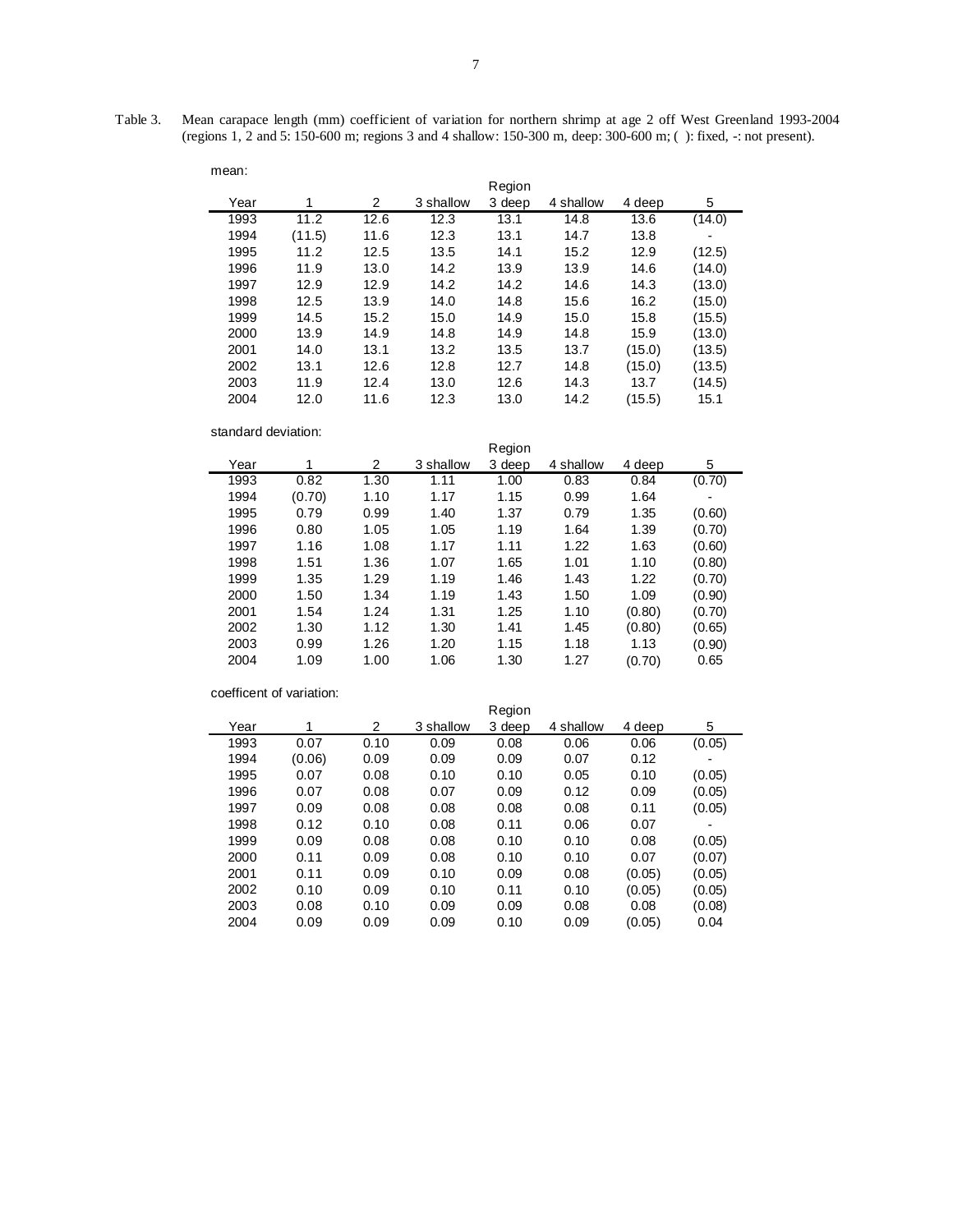Table 4. Mean carapace length (mm) and coefficient of variation for northern shrimp at age 3 off West Greenland 1993-2004 (regions 1, 2 and 5: 150-600 m; regions 3 and 4 shallow: 150-300 m, deep: 300-600 m ( ): fixed).

| mean: |        |      |           |        |           |        |        |
|-------|--------|------|-----------|--------|-----------|--------|--------|
|       |        |      |           | Region |           |        |        |
| Year  | 1      | 2    | 3 shallow | 3 deep | 4 shallow | 4 deep | 5      |
| 1993  | 16.0   | 16.0 | 16.1      | 16.5   | 17.5      | 17.3   | 17.2   |
| 1994  | (15.5) | 15.9 | 16.4      | 17.8   | 18.6      | 17.9   | 19.0   |
| 1995  | 14.7   | 16.3 | 17.7      | 17.4   | 17.6      | 18.0   | 18.6   |
| 1996  | 14.2   | 16.7 | 17.3      | 17.7   | 17.2      | 18.4   | (16.5) |
| 1997  | 16.0   | 17.1 | 17.3      | 17.7   | 18.4      | 17.8   | 18.2   |
| 1998  | 16.4   | 17.4 | 16.7      | 17.8   | 17.2      | 18.5   | 17.5   |
| 1999  | (18.5) | 18.0 | 17.8      | 18.2   | 18.6      | 19.7   | 19.1   |
| 2000  | 17.8   | 18.7 | 18.8      | 18.9   | 18.0      | 19.1   | 17.9   |
| 2001  | 17.5   | 18.1 | 18.0      | 18.6   | 18.5      | 18.7   | 18.2   |
| 2002  | 17.7   | 16.6 | 16.8      | 17.8   | 18.0      | 18.6   | 17.4   |
| 2003  | 16.5   | 15.7 | 15.8      | 16.3   | 18.0      | 18.9   | 18.3   |
| 2004  | 15.5   | 15.3 | 16.5      | 17.8   | 18.4      | 18.7   | 18.6   |

|      |        |                |           | Region |           |        |        |
|------|--------|----------------|-----------|--------|-----------|--------|--------|
| Year | 1      | $\overline{2}$ | 3 shallow | 3 deep | 4 shallow | 4 deep | 5      |
| 1993 | 1.18   | 0.95           | 1.41      | 1.05   | 1.22      | 1.37   | 0.85   |
| 1994 | (0.80) | 0.89           | 1.15      | 1.45   | 1.15      | 1.17   | 0.91   |
| 1995 | 1.05   | 1.09           | 1.06      | 0.82   | 0.81      | 1.49   | 0.70   |
| 1996 | 1.14   | 0.90           | 0.70      | 0.90   | 1.03      | 0.90   | (0.80) |
| 1997 | 1.12   | 0.95           | 1.42      | 1.43   | 1.19      | 0.95   | 0.77   |
| 1998 | 1.25   | 1.08           | 1.11      | 0.88   | 0.90      | 1.03   | 0.89   |
| 1999 | (1.10) | 1.07           | 0.96      | 1.08   | 1.22      | 1.35   | 1.20   |
| 2000 | 1.54   | 1.00           | 0.93      | 1.05   | 1.18      | 1.55   | 1.24   |
| 2001 | 1.09   | 1.08           | 0.94      | 1.15   | 1.41      | 1.21   | 1.08   |
| 2002 | 1.22   | 1.09           | 1.10      | 1.19   | 1.01      | 1.04   | 1.33   |
| 2003 | 1.29   | 1.35           | 1.14      | 1.34   | 1.21      | 1.11   | 1.35   |
| 2004 | 1.01   | 1.47           | 1.35      | 1.45   | 1.40      | 1.18   | 0.80   |
|      |        |                |           |        |           |        |        |

|      |        |      |           | Region |           |        |        |
|------|--------|------|-----------|--------|-----------|--------|--------|
| Year | 1      | 2    | 3 shallow | 3 deep | 4 shallow | 4 deep | 5      |
| 1993 | 0.07   | 0.06 | 0.09      | 0.06   | 0.07      | 0.08   | 0.05   |
| 1994 | (0.05) | 0.06 | 0.07      | 0.08   | 0.06      | 0.07   | 0.05   |
| 1995 | 0.07   | 0.07 | 0.06      | 0.05   | 0.05      | 0.08   | 0.04   |
| 1996 | 0.08   | 0.05 | 0.04      | 0.05   | 0.06      | 0.05   | (0.05) |
| 1997 | 0.07   | 0.06 | 0.08      | 0.08   | 0.06      | 0.05   | 0.04   |
| 1998 | 0.08   | 0.06 | 0.07      | 0.05   | 0.05      | 0.06   | 0.05   |
| 1999 | (0.06) | 0.06 | 0.05      | 0.06   | 0.07      | 0.07   | 0.06   |
| 2000 | 0.09   | 0.05 | 0.05      | 0.06   | 0.07      | 0.08   | 0.07   |
| 2001 | 0.06   | 0.06 | 0.05      | 0.06   | 0.08      | 0.07   | 0.06   |
| 2002 | 0.07   | 0.07 | 0.07      | 0.07   | 0.06      | 0.06   | 0.08   |
| 2003 | 0.08   | 0.09 | 0.07      | 0.08   | 0.07      | 0.06   | 0.07   |
| 2004 | 0.07   | 0.10 | 0.08      | 0.08   | 0.08      | 0.06   | 0.04   |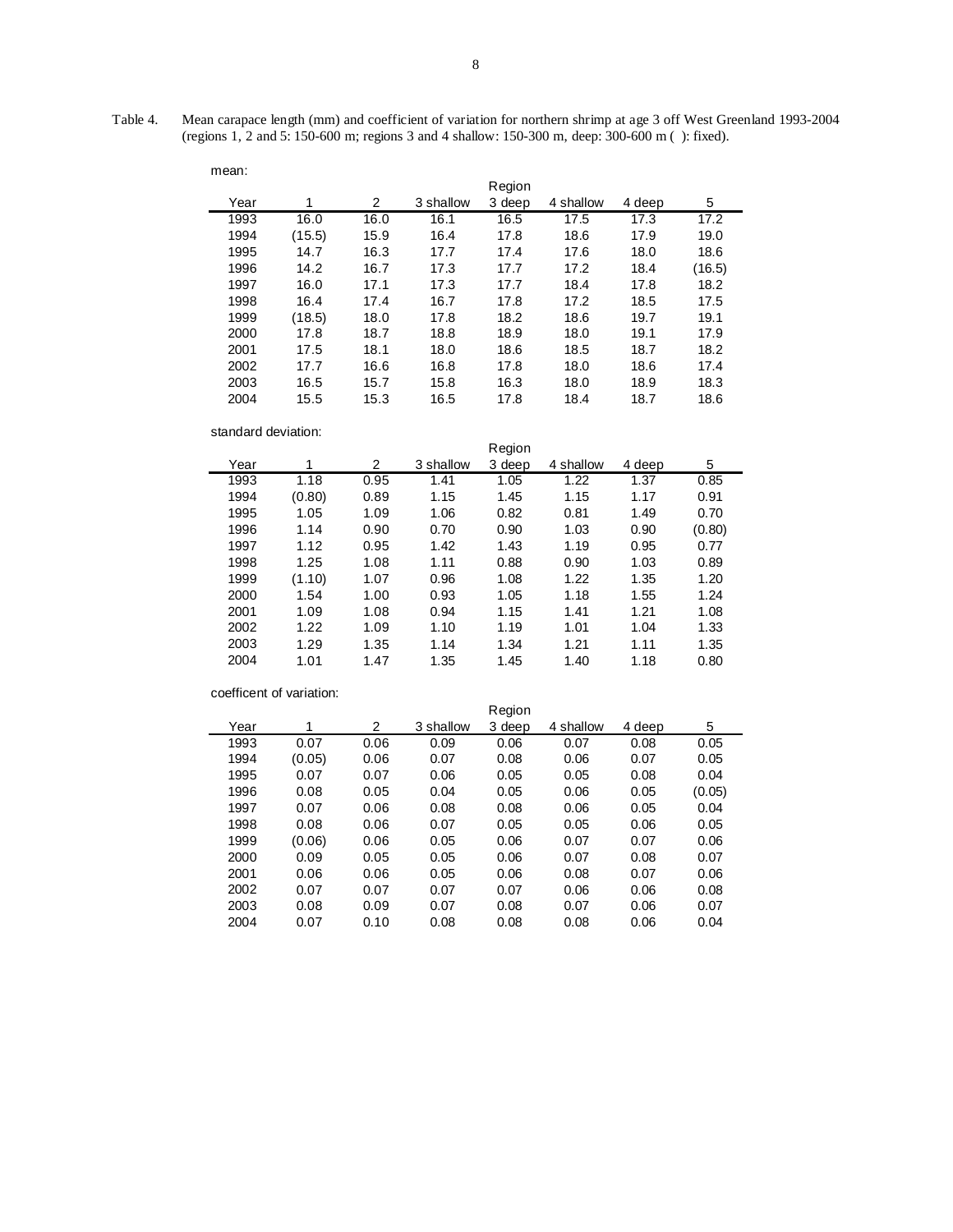Table 5. Mean carapace length (mm) and coefficient of variation for northern shrimp at age 4 off West Greenland 1993-2004 (regions 1, 2 and 5: 150-600 m; regions 3 and 4 shallow: 150-300 m, deep: 300-600 m ( ): fixed).

| mean: |        |      |           |        |           |        |      |
|-------|--------|------|-----------|--------|-----------|--------|------|
|       |        |      |           | Region |           |        |      |
| Year  | 1      | 2    | 3 shallow | 3 deep | 4 shallow | 4 deep | 5    |
| 1993  | 18.1   | 18.4 | 18.1      | 18.5   | 20.0      | 20.2   | 20.2 |
| 1994  | 18.9   | 18.5 | 19.6      | 21.7   | 20.9      | 20.7   | 21.1 |
| 1995  | 18.3   | 20.0 | 20.5      | 20.0   | 20.6      | 21.8   | 20.8 |
| 1996  | 17.2   | 18.8 | 19.5      | 21.3   | 20.0      | 21.6   | 20.9 |
| 1997  | 17.8   | 19.7 | 18.7      | 19.8   | 20.6      | 20.0   | 20.6 |
| 1998  | 18.9   | 19.9 | 20.5      | 20.0   | 20.1      | 20.7   | 20.2 |
| 1999  | (21.1) | 20.2 | 19.7      | 19.9   | 20.9      | 22.0   | 21.4 |
| 2000  | 19.5   | 21.6 | 20.9      | 21.5   | 20.6      | 21.2   | 21.4 |
| 2001  | 19.3   | 21.0 | 20.6      | 21.4   | 21.2      | 21.0   | 20.2 |
| 2002  | 20.5   | 20.5 | 20.0      | 21.2   | 20.4      | 21.1   | 20.5 |
| 2003  | 19.8   | 18.8 | 19.0      | 19.4   | 20.9      | 21.0   | 20.0 |
| 2004  | 18.5   | 18.7 | 18.9      | 19.8   | 21.3      | 21.3   | 20.9 |

|      |        |      |           | Region |           |        |      |
|------|--------|------|-----------|--------|-----------|--------|------|
| Year | 1      | 2    | 3 shallow | 3 deep | 4 shallow | 4 deep | 5    |
| 1993 | 1.10   | 0.77 | 1.01      | 0.89   | 1.06      | 1.40   | 1.28 |
| 1994 | 1.42   | 1.18 | 1.52      | 1.00   | 1.20      | 1.48   | 1.02 |
| 1995 | 0.89   | 1.40 | 1.18      | 1.43   | 1.14      | 1.20   | 1.35 |
| 1996 | 1.05   | 0.89 | 0.74      | 1.50   | 1.44      | 1.37   | 1.34 |
| 1997 | 0.82   | 0.85 | 0.90      | 1.06   | 1.60      | 0.92   | 1.27 |
| 1998 | 0.95   | 0.90 | 1.27      | 1.16   | 1.40      | 1.17   | 1.15 |
| 1999 | (1.20) | 1.28 | 1.10      | 1.05   | 1.35      | 1.00   | 1.28 |
| 2000 | 0.90   | 1.48 | 1.21      | 1.24   | 1.37      | 1.25   | 1.34 |
| 2001 | 1.10   | 1.04 | 1.26      | 1.16   | 1.18      | 1.02   | 1.00 |
| 2002 | 0.86   | 1.48 | 1.53      | 1.28   | 1.37      | 1.07   | 1.47 |
| 2003 | 1.16   | 1.30 | 1.32      | 1.12   | 1.11      | 1.35   | 1.15 |
| 2004 | 1.16   | 1.71 | 1.30      | 1.27   | 0.94      | 0.95   | 0.90 |
|      |        |      |           |        |           |        |      |

|      |        |      |           | Region |           |        |      |
|------|--------|------|-----------|--------|-----------|--------|------|
| Year | 1      | 2    | 3 shallow | 3 deep | 4 shallow | 4 deep | 5    |
| 1993 | 0.06   | 0.04 | 0.06      | 0.05   | 0.05      | 0.07   | 0.06 |
| 1994 | 0.08   | 0.06 | 0.08      | 0.05   | 0.06      | 0.07   | 0.05 |
| 1995 | 0.05   | 0.07 | 0.06      | 0.07   | 0.06      | 0.05   | 0.07 |
| 1996 | 0.06   | 0.05 | 0.04      | 0.07   | 0.07      | 0.06   | 0.06 |
| 1997 | 0.05   | 0.04 | 0.05      | 0.05   | 0.08      | 0.05   | 0.06 |
| 1998 | 0.05   | 0.05 | 0.06      | 0.06   | 0.07      | 0.06   | 0.06 |
| 1999 | (0.06) | 0.06 | 0.06      | 0.05   | 0.06      | 0.05   | 0.06 |
| 2000 | 0.05   | 0.07 | 0.06      | 0.06   | 0.07      | 0.06   | 0.06 |
| 2001 | 0.06   | 0.05 | 0.06      | 0.05   | 0.06      | 0.05   | 0.05 |
| 2002 | 0.04   | 0.07 | 0.08      | 0.06   | 0.07      | 0.05   | 0.07 |
| 2003 | 0.06   | 0.07 | 0.07      | 0.06   | 0.05      | 0.06   | 0.06 |
| 2004 | 0.06   | 0.09 | 0.07      | 0.06   | 0.04      | 0.04   | 0.04 |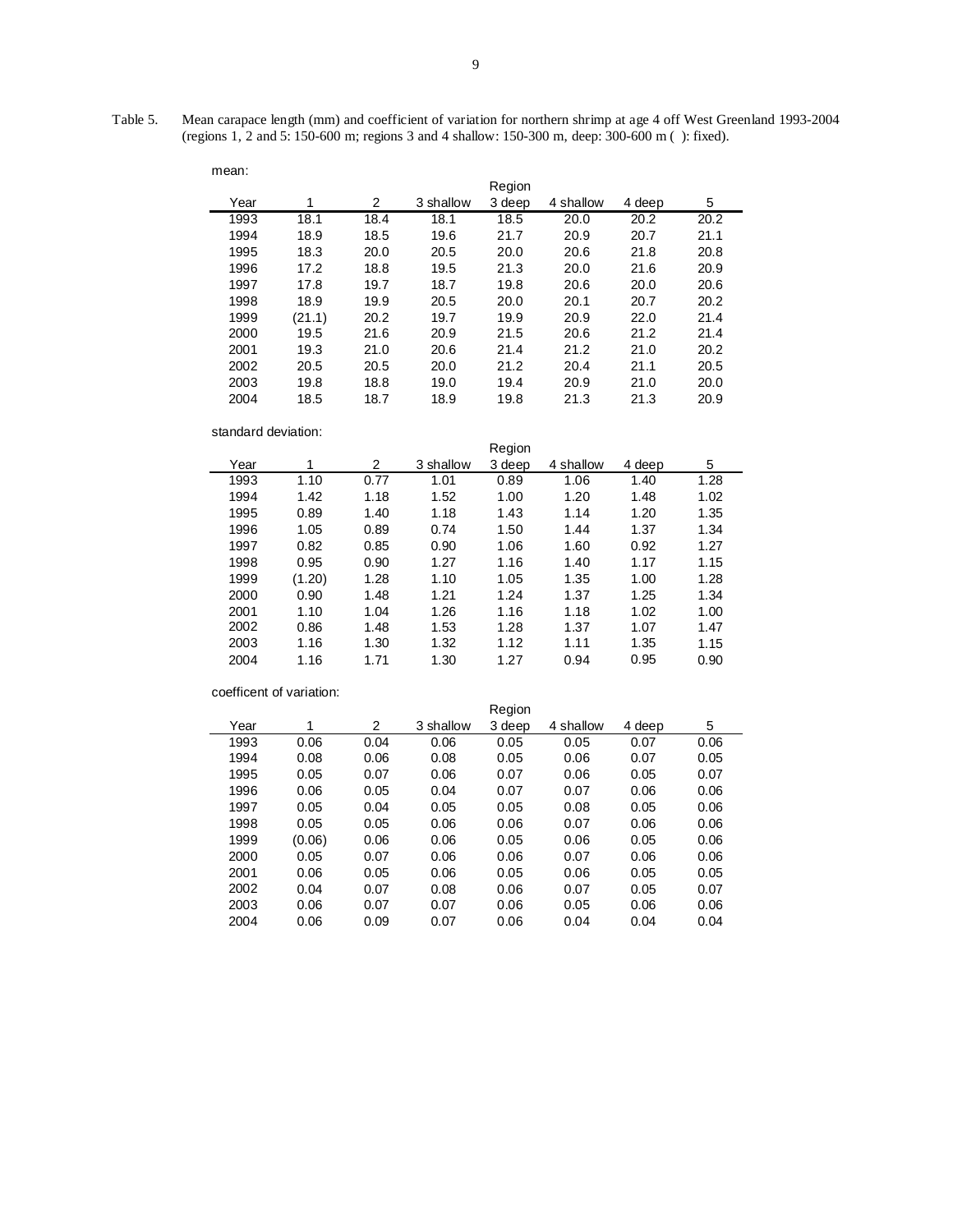

Fig. 1. Survey stratification in the West Greenland Bottom Trawl Survey for northern shrimp in 1990 to 2002, in 2003 and in 2004



Fig. 2. Bottom temperature in the five regions of the survey area in 1990 to 2004.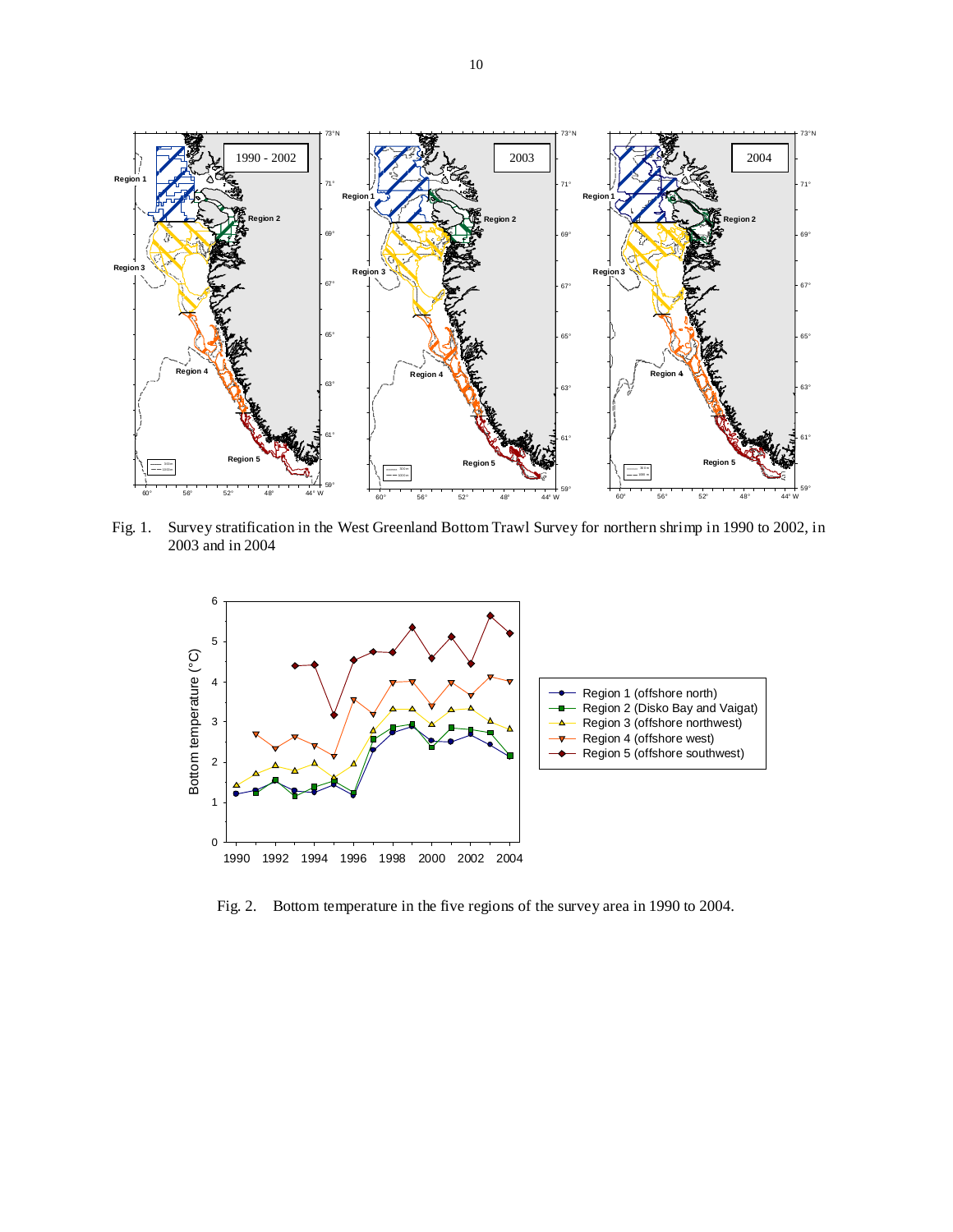

Fig. 3. Regional length frequencies of northern shrimp (juveniles and males) off West Greenland in 1993 (regions 1, 2 and 5: 150-600 m; regions 3 and 4 shallow: 150-300 m, deep: 300-600 m).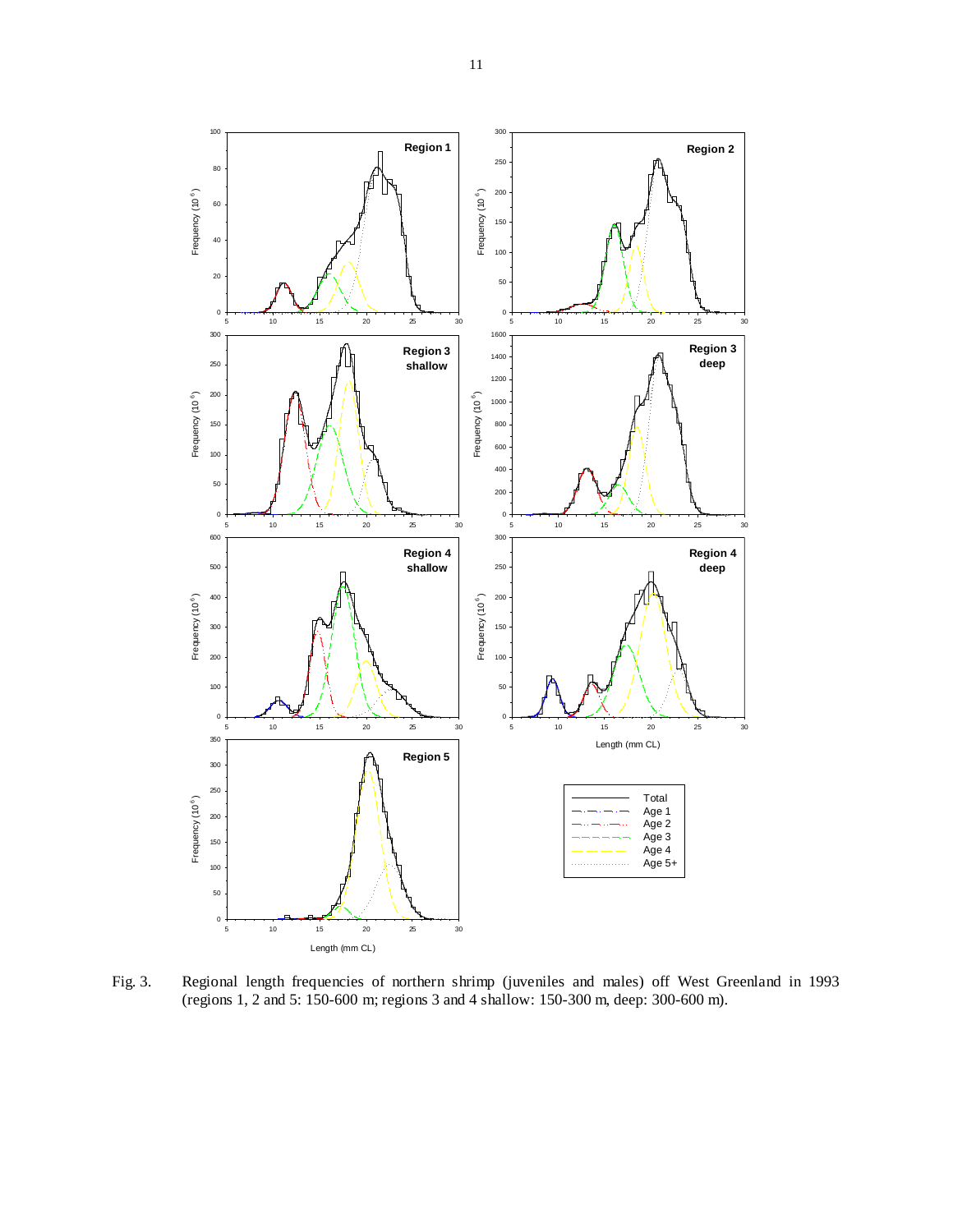

Fig. 4. Regional length frequencies of northern shrimp (juveniles and males) off West Greenland in 1994 (regions 1, 2 and 5: 150-600 m; regions 3 and 4 shallow: 150-300 m, deep: 300-600 m).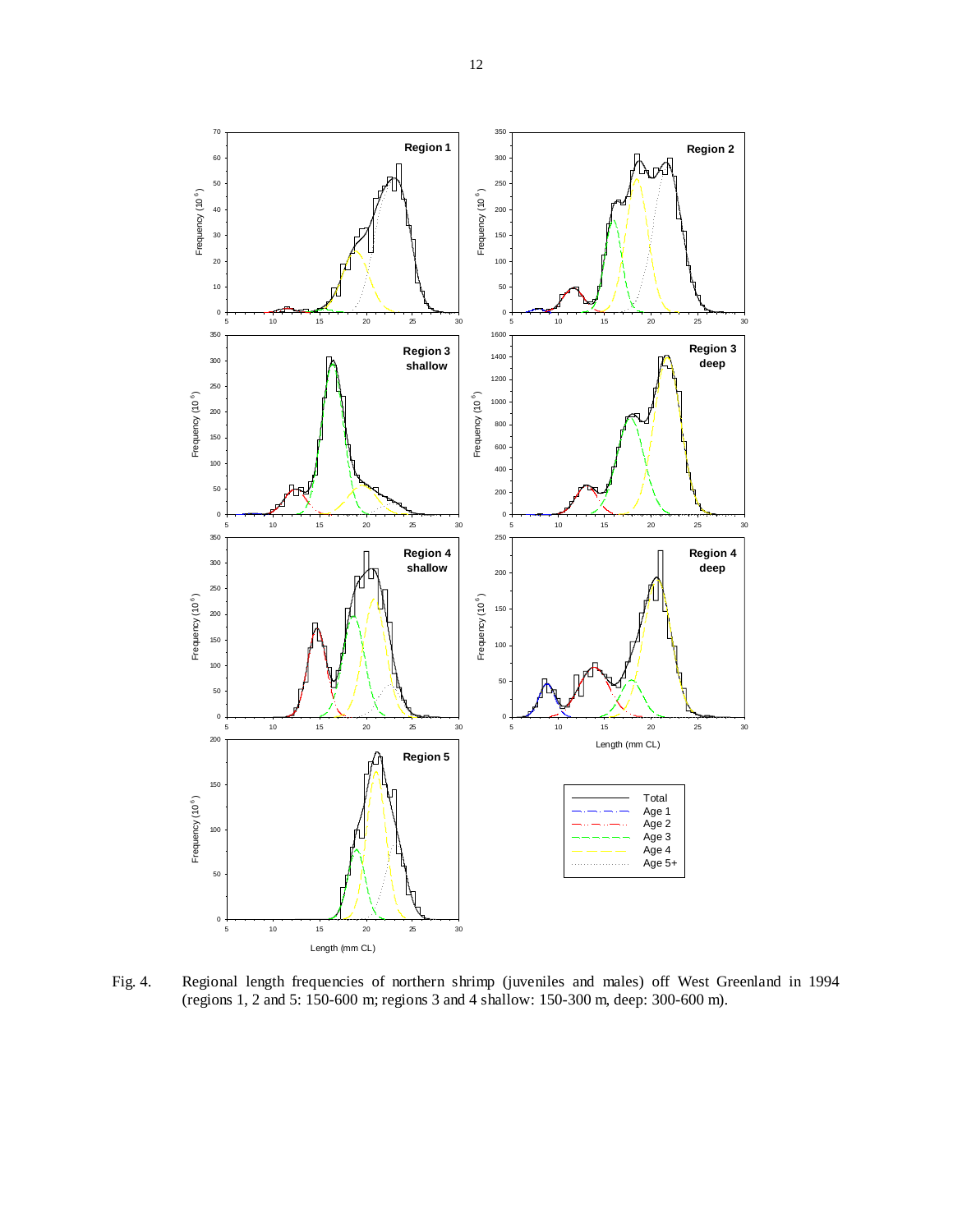

Fig. 5. Regional length frequencies of northern shrimp (juveniles and males) off West Greenland in 1995 (regions 1, 2 and 5: 150-600 m; regions 3 and 4 shallow: 150-300 m, deep: 300-600 m).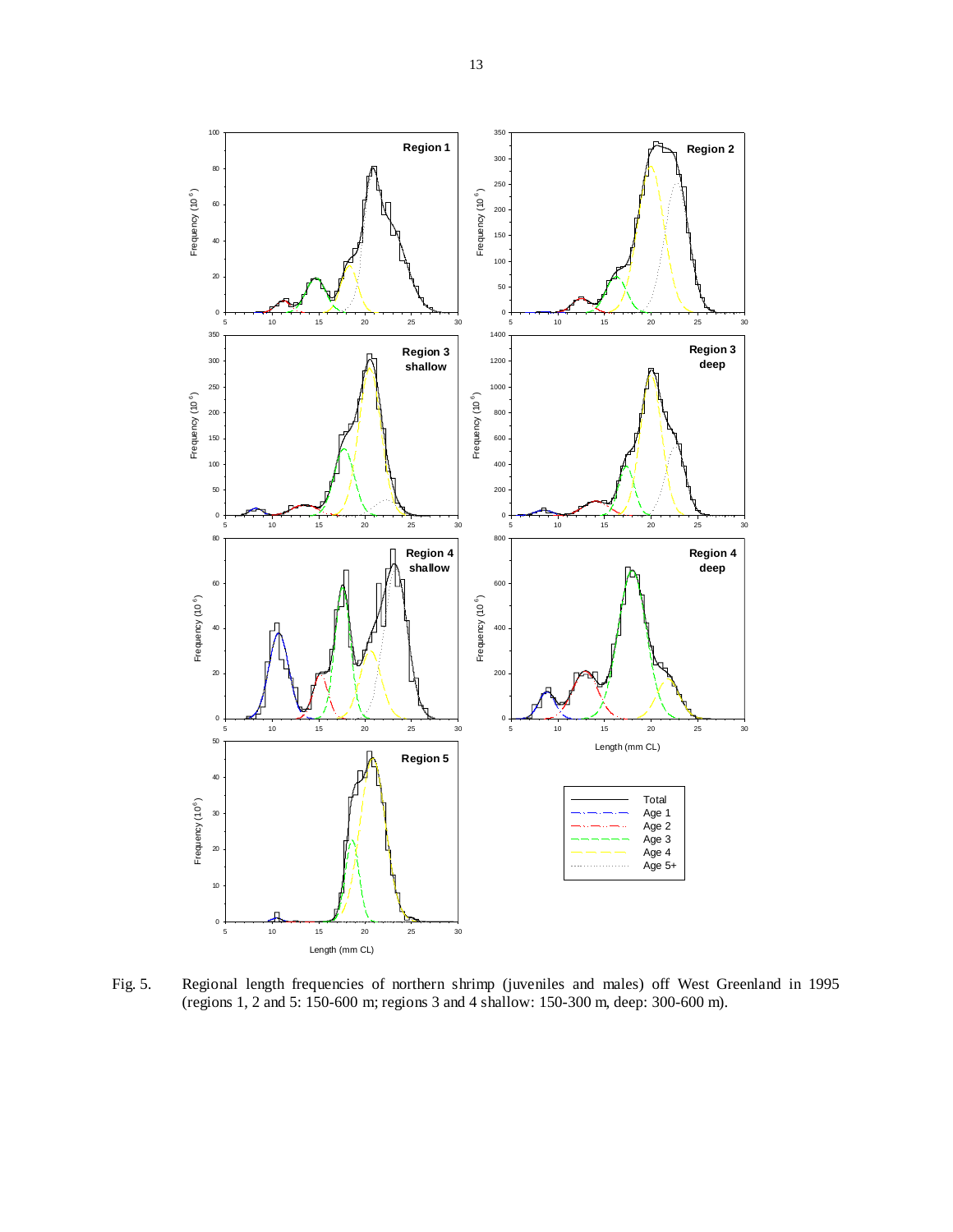

Fig. 6. Regional length frequencies of northern shrimp (juveniles and males) off West Greenland in 1996 (regions 1, 2 and 5: 150-600 m; regions 3 and 4 shallow: 150-300 m, deep: 300-600 m).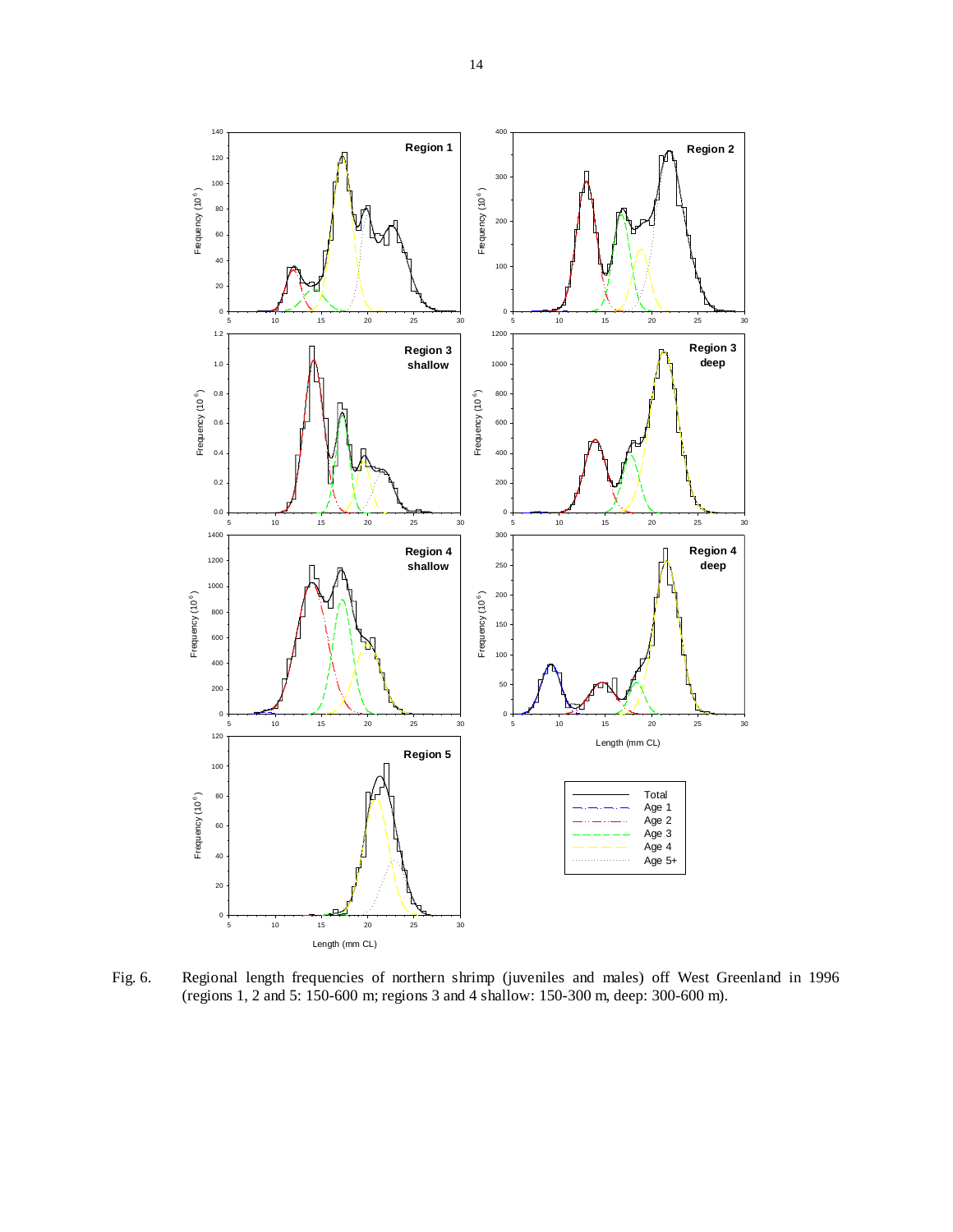

Fig. 7. Regional length frequencies of northern shrimp (juveniles and males) off West Greenland in 1997 (regions 1, 2 and 5: 150-600 m; regions 3 and 4 shallow: 150-300 m, deep: 300-600 m).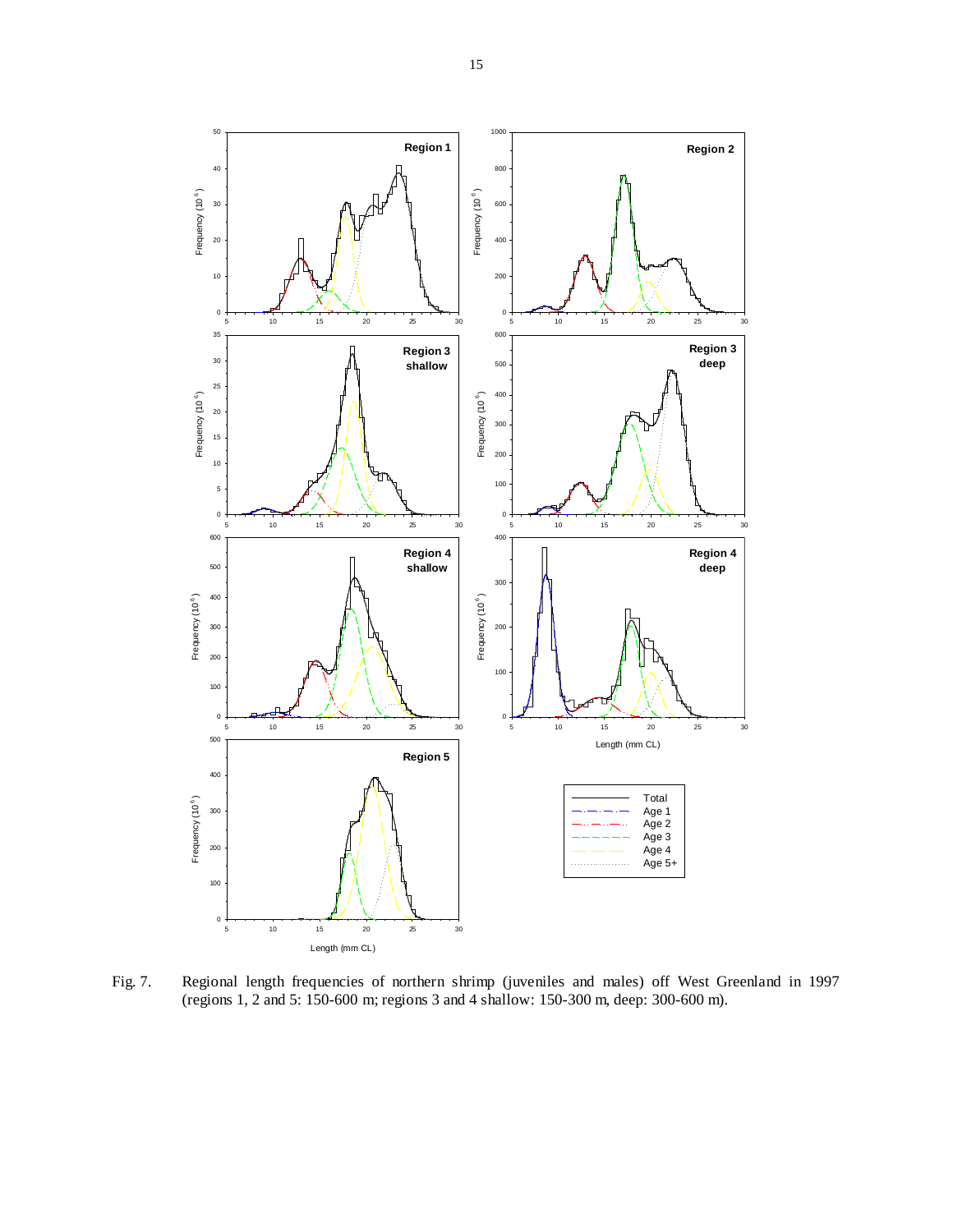

Fig. 8. Regional length frequencies of northern shrimp (juveniles and males) off West Greenland in 1998 (regions 1, 2 and 5: 150-600 m; regions 3 and 4 shallow: 150-300 m, deep: 300-600 m).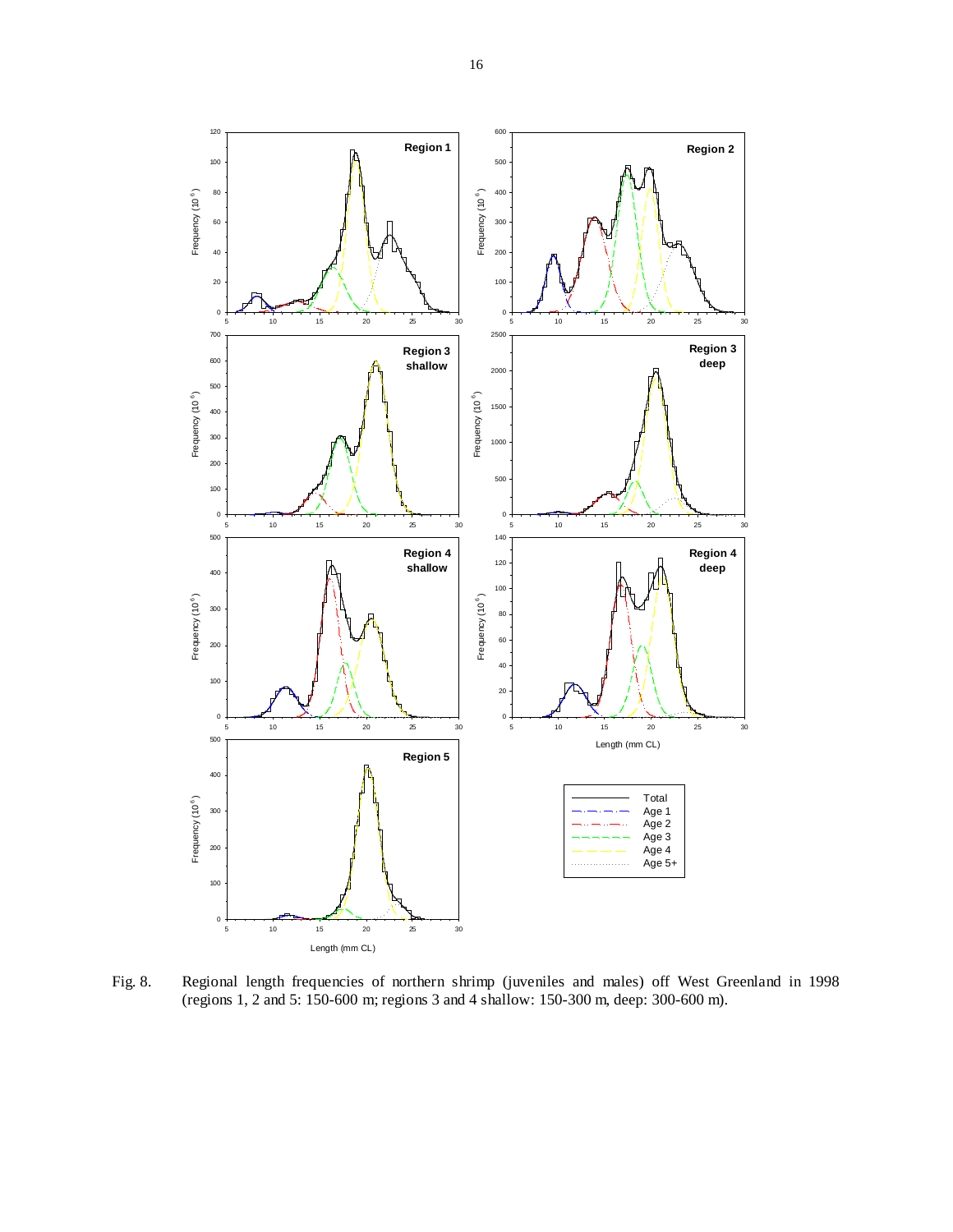

Fig. 9. Regional length frequencies of northern shrimp (juveniles and males) off West Greenland in 1999 (regions 1, 2 and 5: 150-600 m; regions 3 and 4 shallow: 150-300 m, deep: 300-600 m).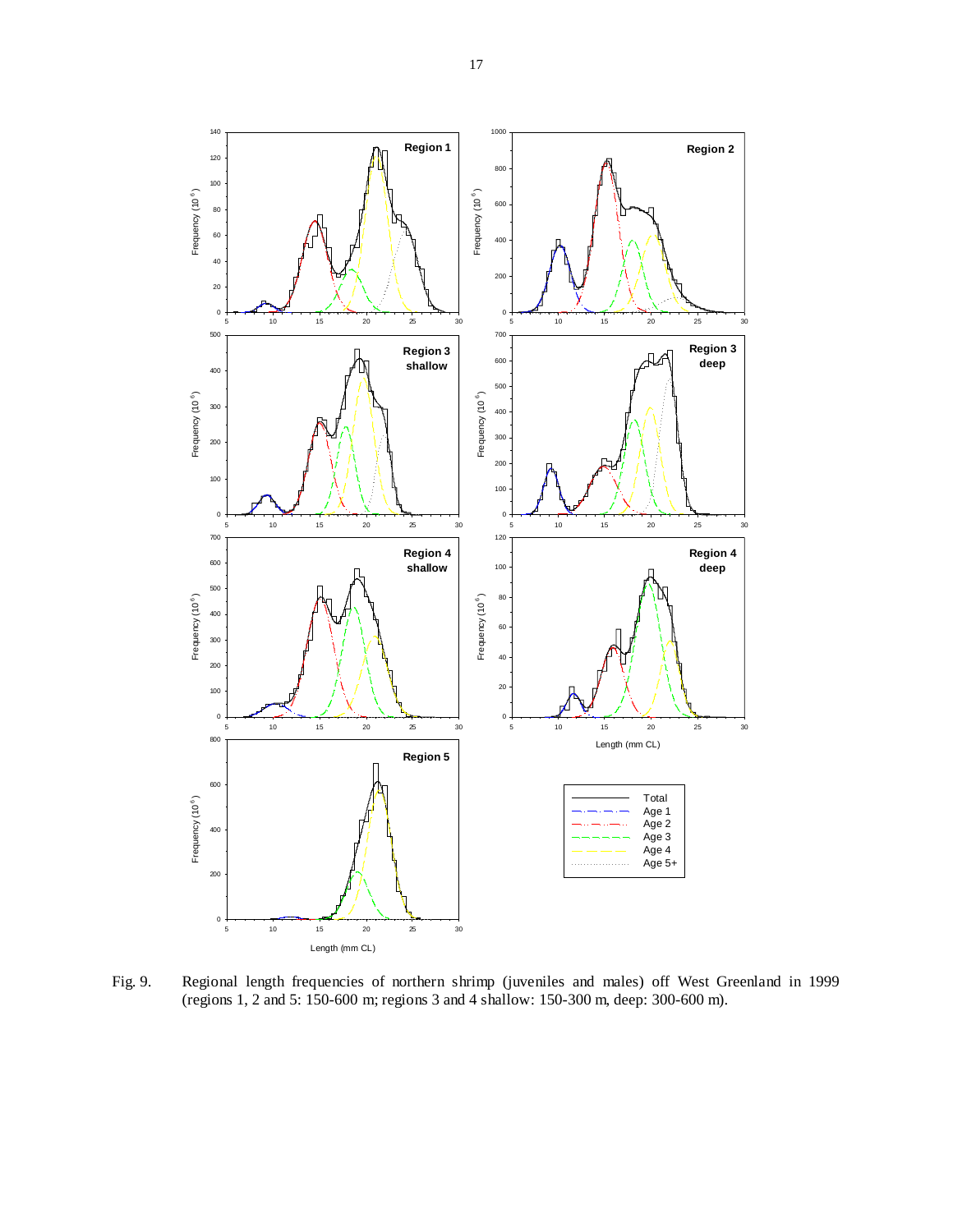

Fig. 10. Regional length frequencies of northern shrimp (juveniles and males) off West Greenland in 2000 (regions 1, 2 and 5: 150-600 m; regions 3 and 4 shallow: 150-300 m, deep: 300-600 m).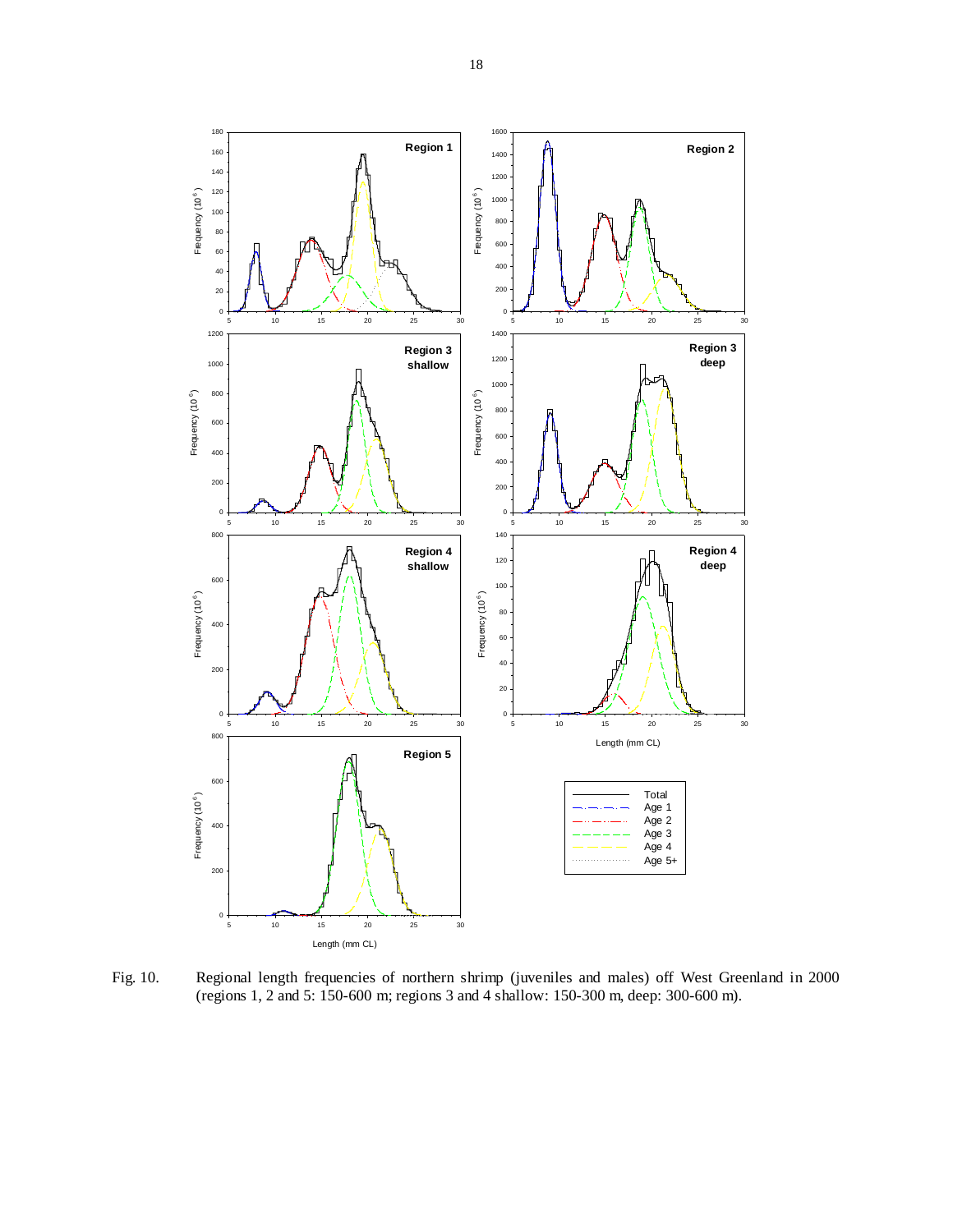

Fig. 11. Regional length frequencies of northern shrimp (juveniles and males) off West Greenland in 2001 (regions 1, 2 and 5: 150-600 m; regions 3 and 4 shallow: 150-300 m, deep: 300-600 m).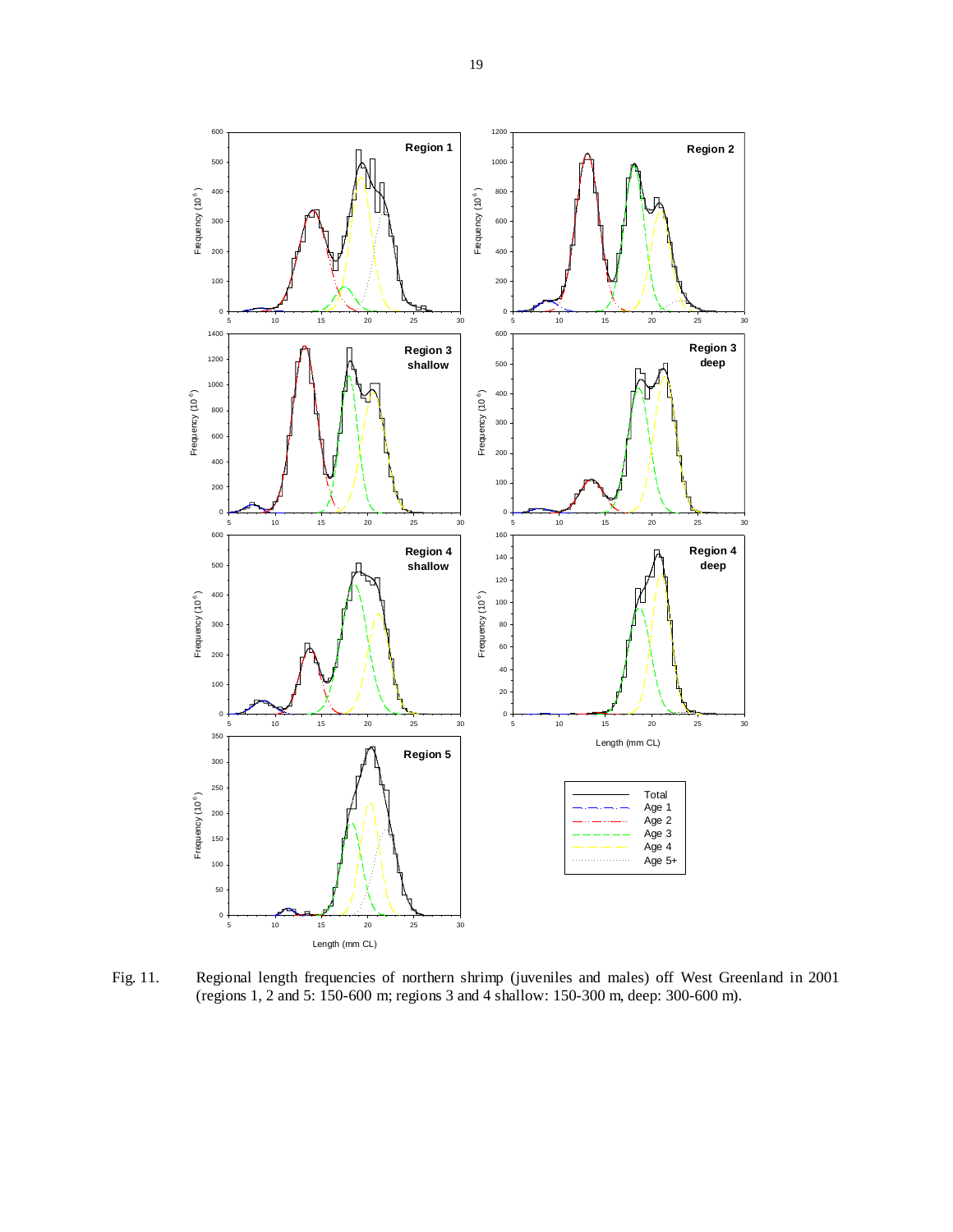

Fig. 12. Regional length frequencies of northern shrimp (juveniles and males) off West Greenland in 2002 (regions 1, 2 and 5: 150-600 m; regions 3 and 4 shallow: 150-300 m, deep: 300-600 m).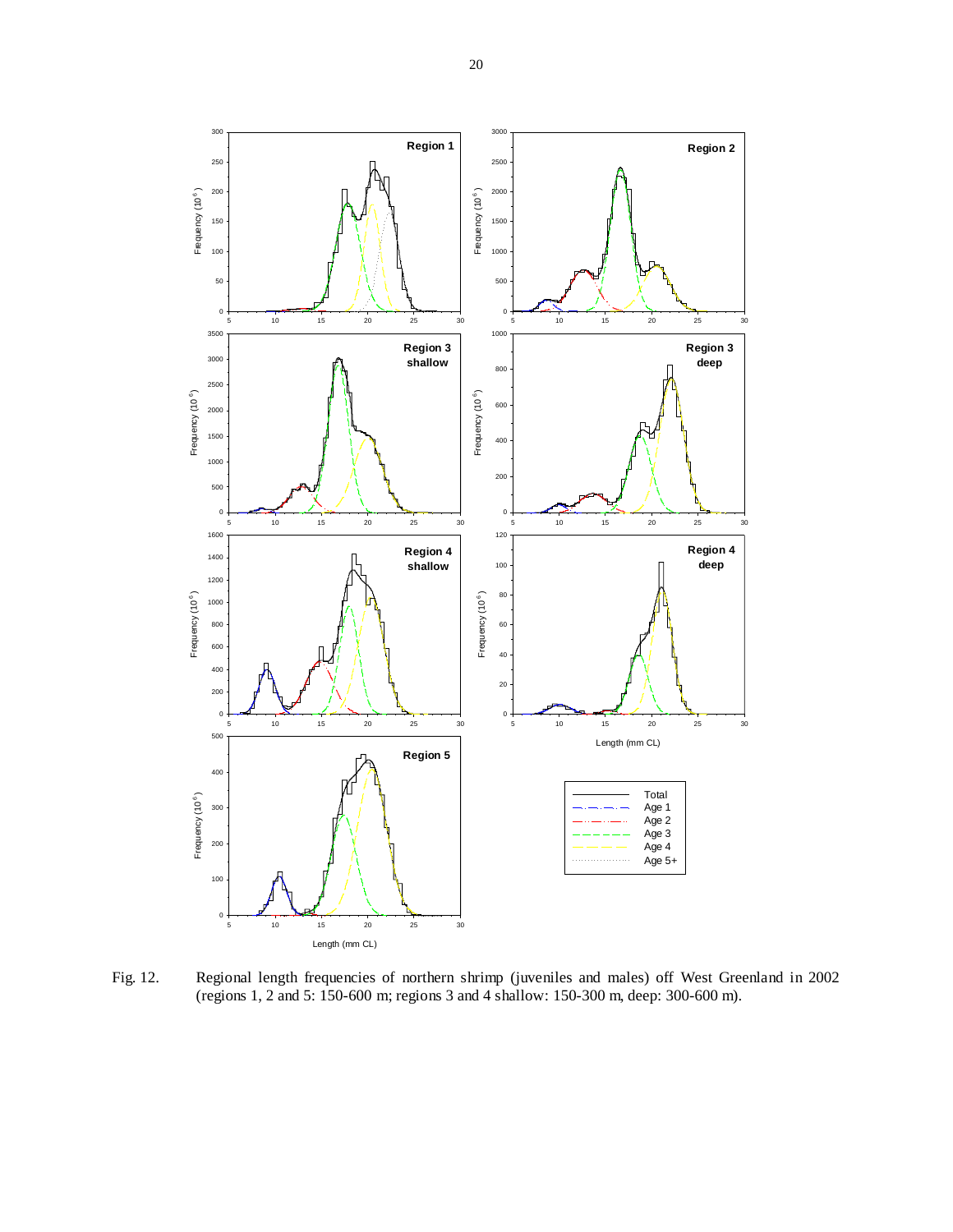

Fig. 13. Regional length frequencies of northern shrimp (juveniles and males) off West Greenland in 2003 (regions 1, 2 and 5: 150-600 m; regions 3 and 4 shallow: 150-300 m, deep: 300-600 m).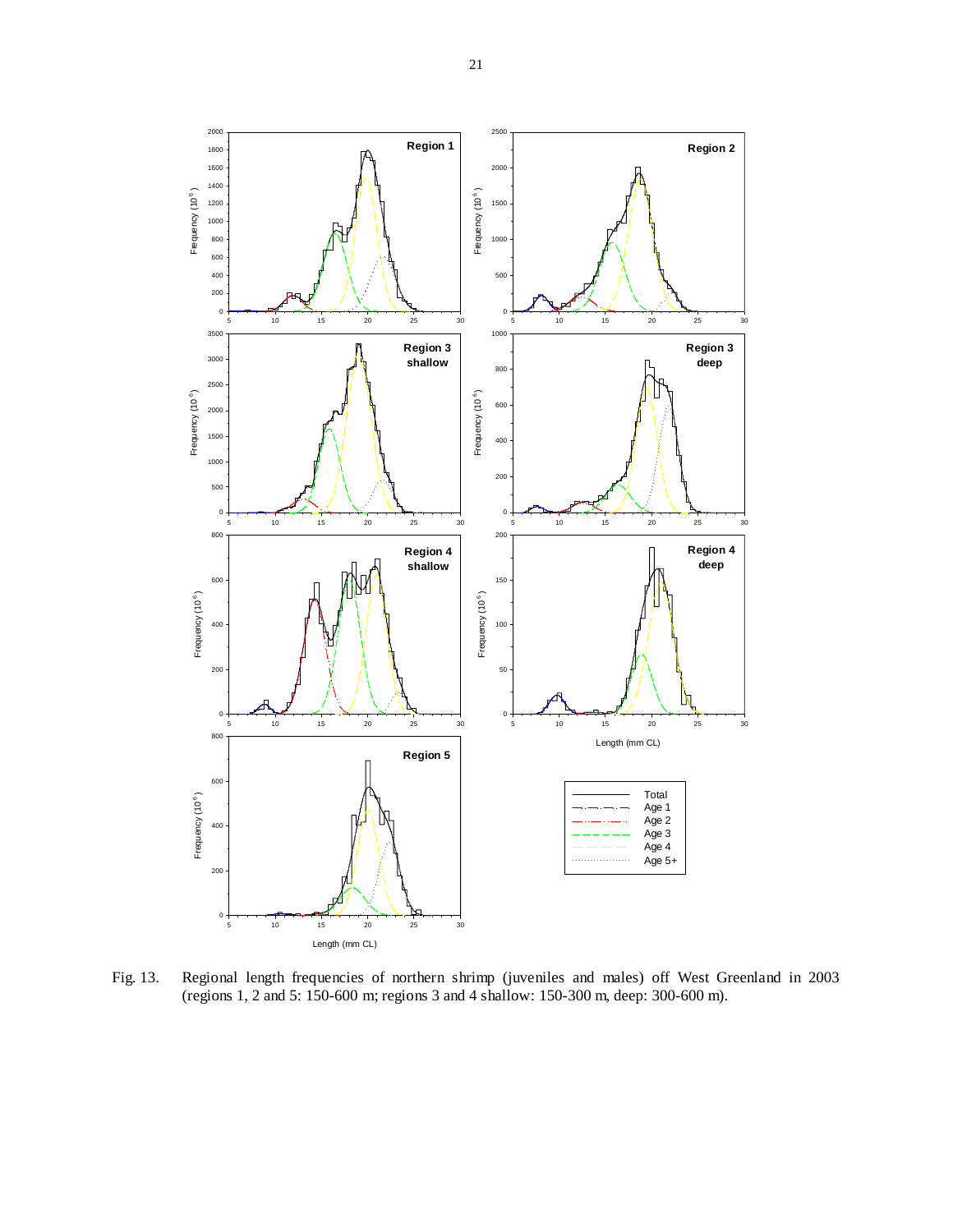

Fig. 14. Regional length frequencies of northern shrimp (juveniles and males) off West Greenland in 2004 (regions 1, 2 and 5: 150-600 m; regions 3 and 4 shallow: 150-300 m, deep: 300-600 m).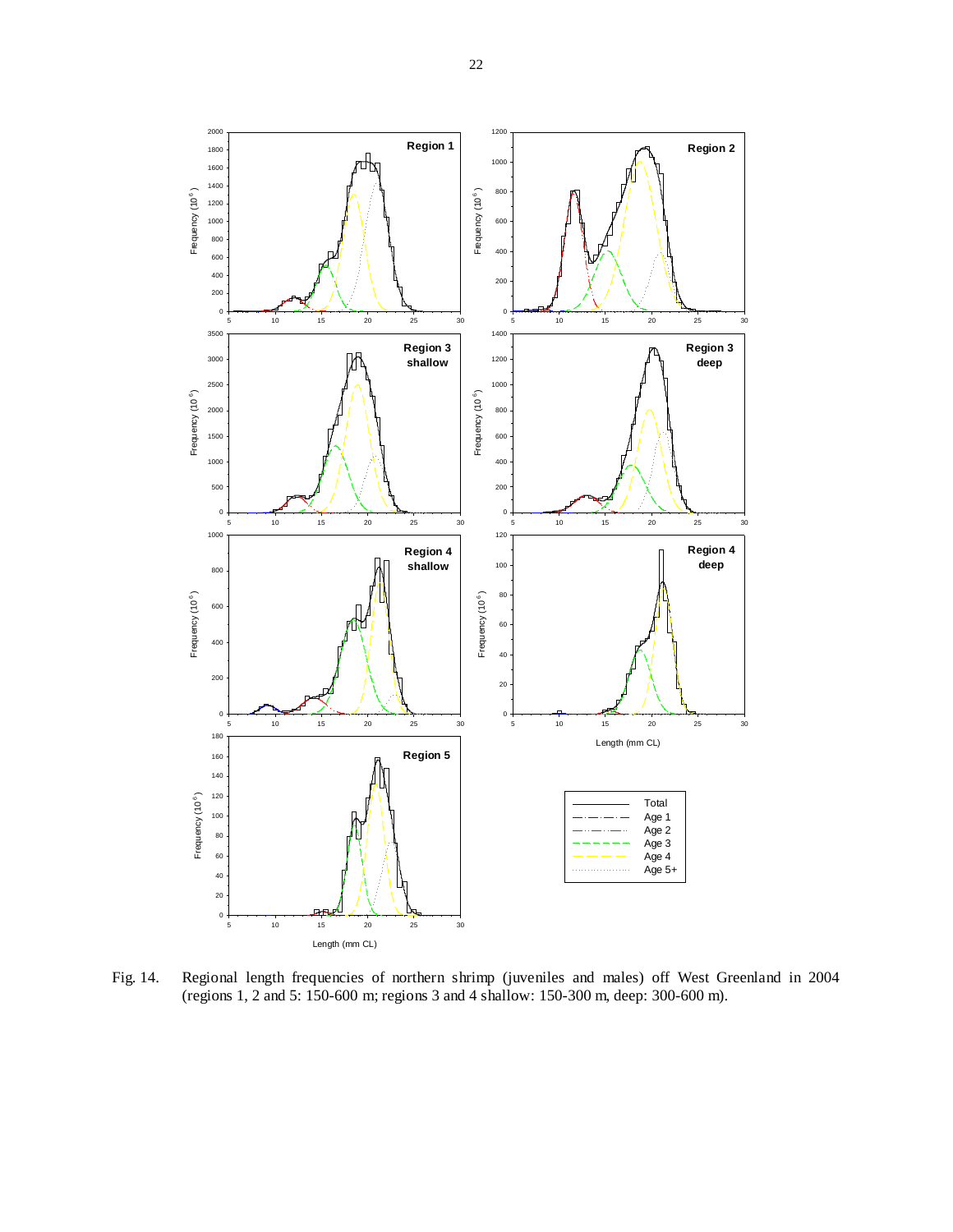

Fig. 15. Effect of bottom temperature on mean length of northern shrimp at age 1, 2, 3 and 4 off West Greenland, 1993-2004 (only mean lengths included which were not fixed in the modal analysis, see Tables 2-5; rs: Spearman's rank correlation coefficient).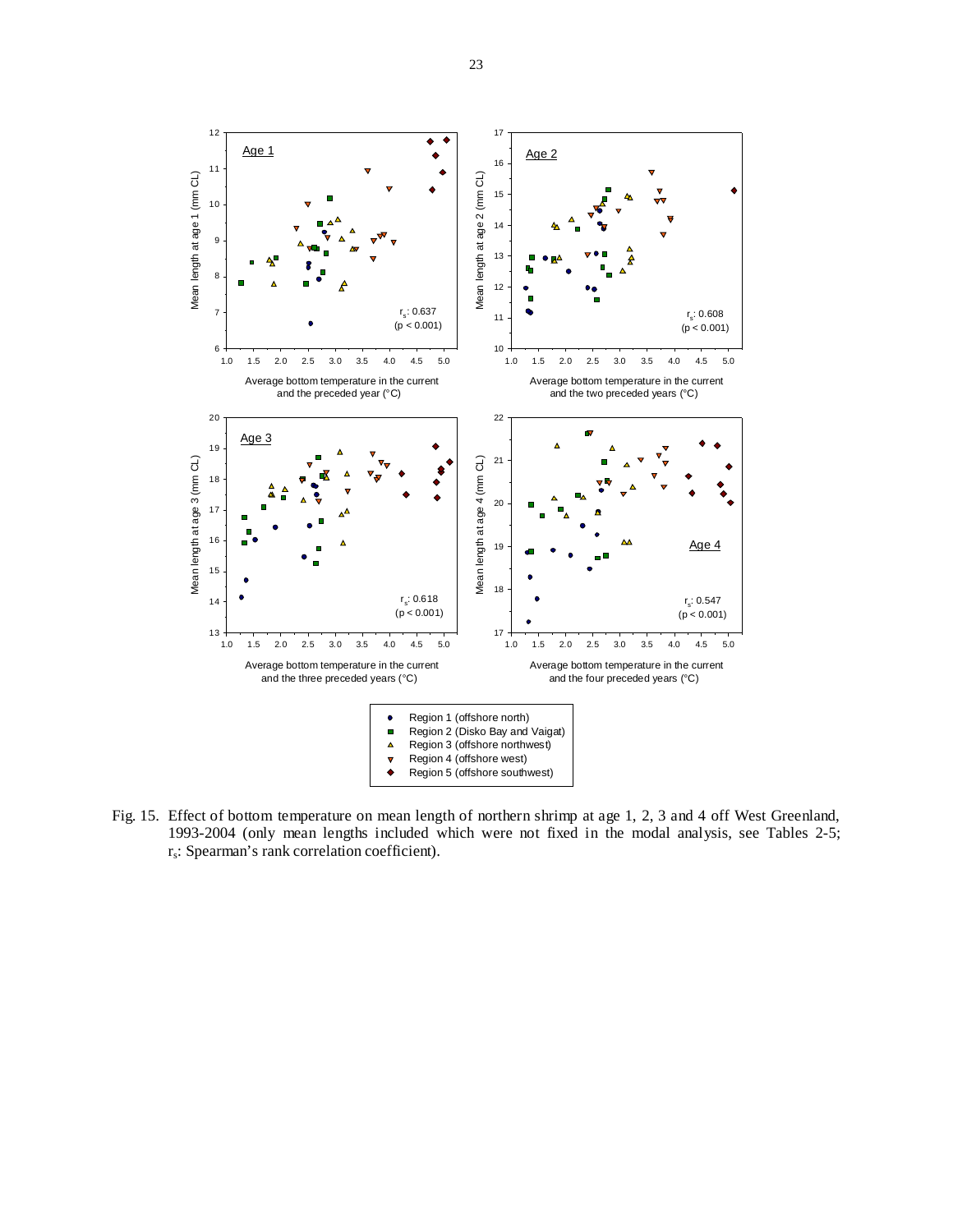

Fig. 16. Growth of northern shrimp at age 1, 2 and 3 off West Greenland 1993 - 2004 in relation to stock density (years with fixed mean lengths in the modal analysis not considered, see Tables 2-5;  $r_s$ : Spearman's rank correlation,  $r_p$ : Pearson product moment correlation for stock densities  $>4.5$  kg/m<sup>2</sup> in region 2 (range of linear regressions indicated by dashed lines), \*: average of the current and the preceded year).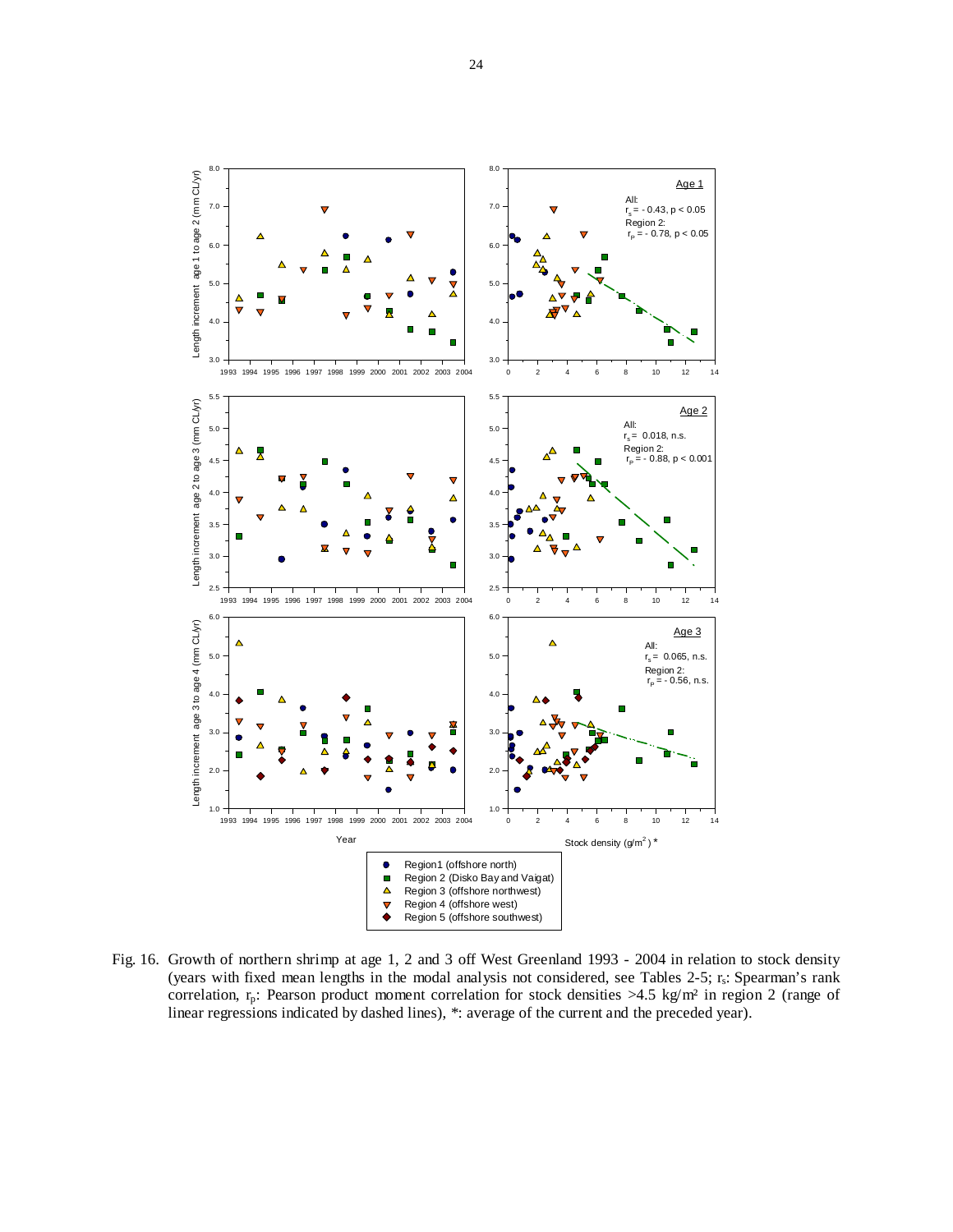

Fig. 17. Abundance indices for northern shrimp at age 1, 2, 3 and 4 and comparison of year-class strength as measured at these ages off West Greenland, 1993-2004.